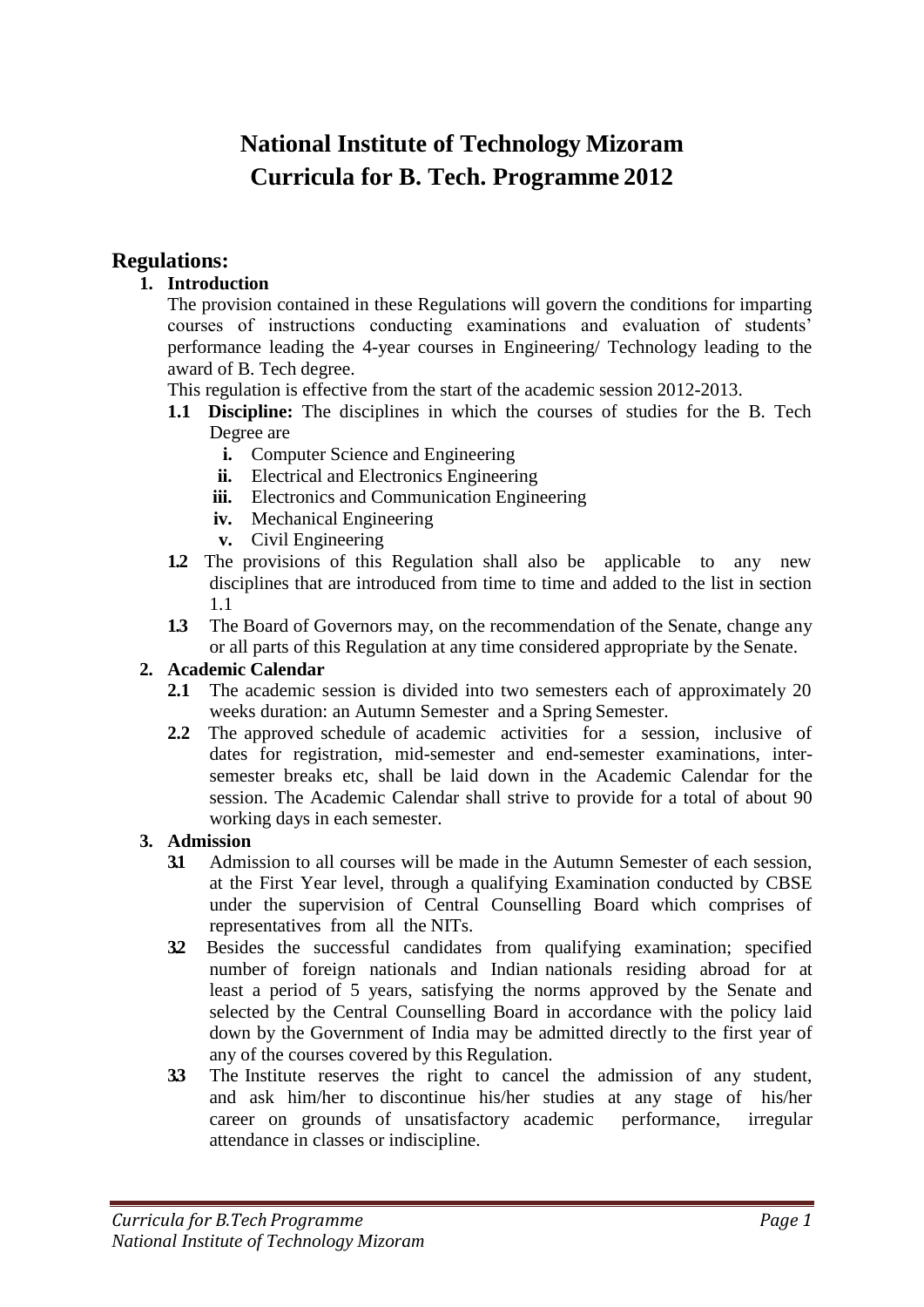#### **4. Residence**

- **4.1** The Institute is partially residential one, Hostel accommodation is provided to the students as per availability of seats in hostels.
- **4.2** The terms and conditions that a student must fulfill during his/her stay in a Hostel are as mentioned in *Appendix - I.*

### **5. Attendance**

- **5.1** Attendance in all classes (lectures + tutorials, laboratories, workshops etc.) are compulsory. A student may be debarred from appearing at an examination on ground of unsatisfactory attendance.
- **5.2** Absence from classes without prior permission will be considered as an act of indiscipline.
- **5.3** Detailed rules regarding condonation/ relaxation of attendance up to Maximum of 15% in classes etc. are given in *Appendix - II.*

#### **6. Conduct and Discipline**

- **6.1** Students shall conduct themselves within and outside the premises of the Institute in a manner befitting the students of an institution of national importance.
- **6.2** Detailed rules regarding conduct and discipline are given in *Appendix - III*.

### **7. Change of Branch**

- **7.1** The students admitted to a Course leading to the B. Tech. in a particular branch will ordinarily be required to continue in that branch of studies.
- **7.2** However, the Institute may permit a few students subject to their fulfilling the prescribed conditions to change over from one branch to another, after two semesters of continuous studies. Detailed rules governing the change of branch are given in *Appendix - IV.*

### **8. Course Structure**

- **8.1** The duration of the courses leading to the B. Tech. degree will be 4 years.
	- The curricula for the different degree programmes as proposed by the respective departments and recommended by the Undergraduate Programme and Evaluation Committee (UGPEC) shall have to have the approval of the Senate. The departments would also prepare the syllabus of each subject containing the scope of studies and detailed instructions to be imparted which must have the approval of the UGPEC.
- **8.2** All Subjects would have a lecture tutorial experiment/design component (L-T-P) to indicate the contact hours. 'T' and 'P' components of a subject may be void. All subjects would have a credit count 'C'. Teaching of subjects would be reckoned in terms of credits. Every subject would have a list of subjects (may be void) as its prerequisite. A student who has qualified in all the subjects in the prerequisite would be allowed to register in the subject. The teacher concerned would have the prerogative to waive the prerequisite for a student if he/she is satisfied through a test that the student otherwise have gained sufficient proficiency to take up the subject. Subject to availability a student, irrespective of his/her level or discipline of study, may be allowed to take a subject including a Master's program course as an elective breadth or additional subject, defined subsequently in this section, if he/she satisfies its prerequisite.
- **8.3** The curricula to be followed in the first two semesters by students of all the Engineering/ Technology programmes shall be common as given in *Appendix - V*.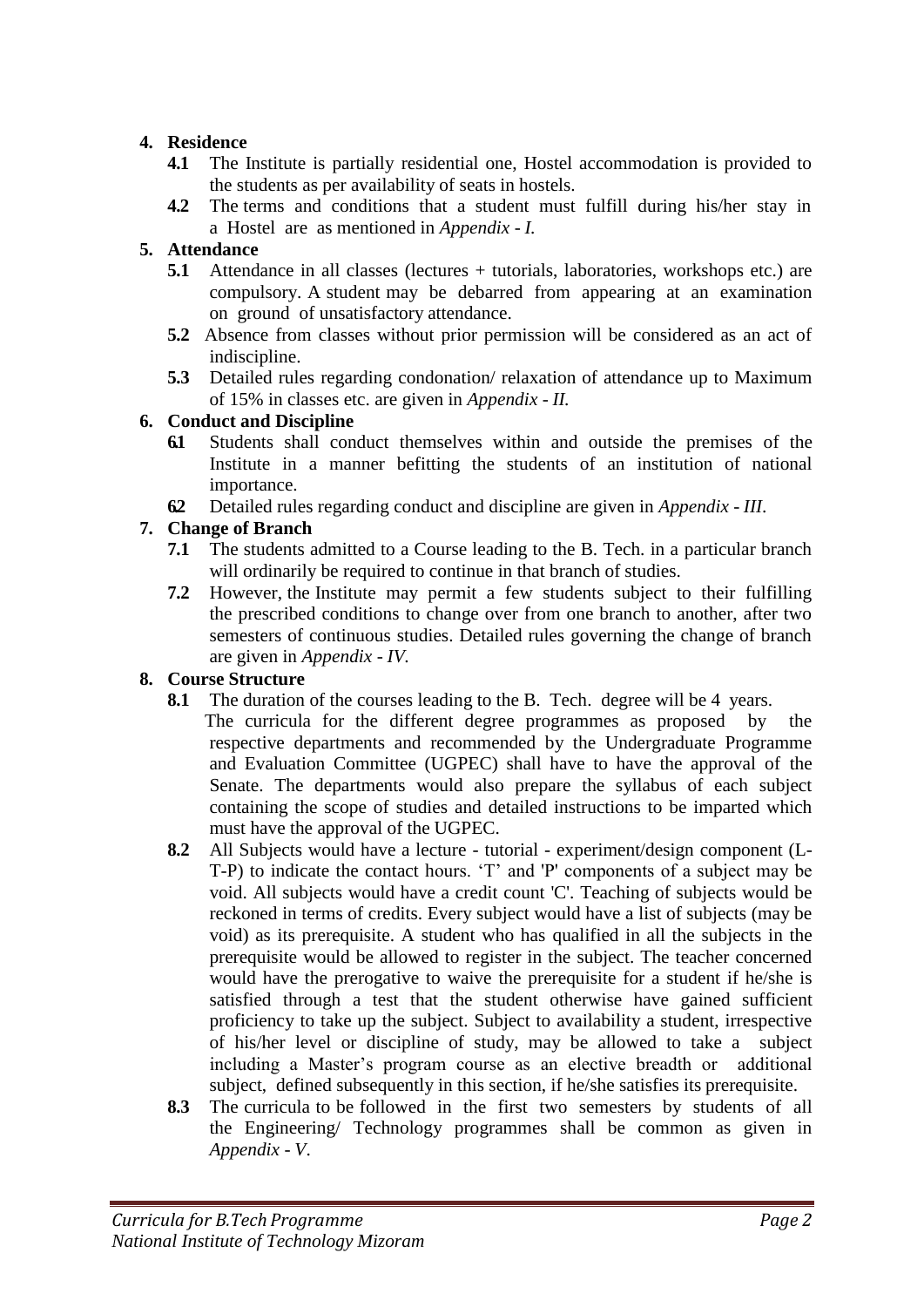- **8.4** Every student in the first year is required to register in the Extra Academic Activity (EAA). Students may choose anyone of the following activities: NSS or any sports/athletic activities of NSO as may be recommended by the Student Activity and Sports Officer (SA&SO) and approved by the Senate.
	- **i.** All first year Indian students will register in the National Social Service (NSS) Scheme or Sports.
	- **ii.** Physically handicapped will register in the NSS.
- **8.5** The remaining course work requirements will be different for the respective degree courses. The requirements would be detailed out in the curriculum and syllabi for each of the discipline as approved by the Senate. The overall structures for the different degrees are given below:
- **8.6** To get a B. Tech. degree a student has to fulfill
	- **i.** the depth requirement corresponding to the discipline,
	- **ii.** the breadth requirement and
	- **iii.** Humanities and Social Science (HSS), Industrial Engineering & Management (IEM) and Information Technology (IT) subject requirements.
	- **8.6.1 Depth Requirement**: The depth requirement would be specified by the department and would include
		- **a.** Basic science requirements,
		- **b.** Engineering science requirements,
		- **c.** Other requirements (e.g. Workshops, engineering drawing and graphics
		- etc.), **d.** Professional subjects – both core and electives,
		- **e.** Projects and
		- **f.** Comprehensive viva voce.
	- **8.6.2 Breadth Requirement**: A student is required to take at least six subjects as his/her breadth subject for which slots would be made available in the curriculum. The breadth subjects must be a subject offered by other discipline but different from the subjects (including electives) enlisted for the requirement for his/her own depth. A student would be free to choose a breadth subject provided it is available in terms of timetable, limitation of class size and his/her eligibility.
	- **8.6.3 Humanities & Social Science (HSS), Environmental Engineering and Information Technology related subject requirements**: At least two HSS elective subjects, one IT subjects and one Management and Environmental Engineering subject would be included in the curriculum of any discipline.
- **8.7 Industrial Training and Field work**: The curricula for all B. Tech. would include compulsory industrial training for 4 to 6 weeks, to be carried out in the winter vacation at end of the fifth semester.

#### **9. Registration**

- **9.1** Every student of the B. Tech. course is required to be present and register at the commencement of each semester on the day fixed for and notified in the Academic Calendar.
- **9.2** Registration of student for First (Autumn) Semester will be centrally organized by the Institute. For all other semester the registration will be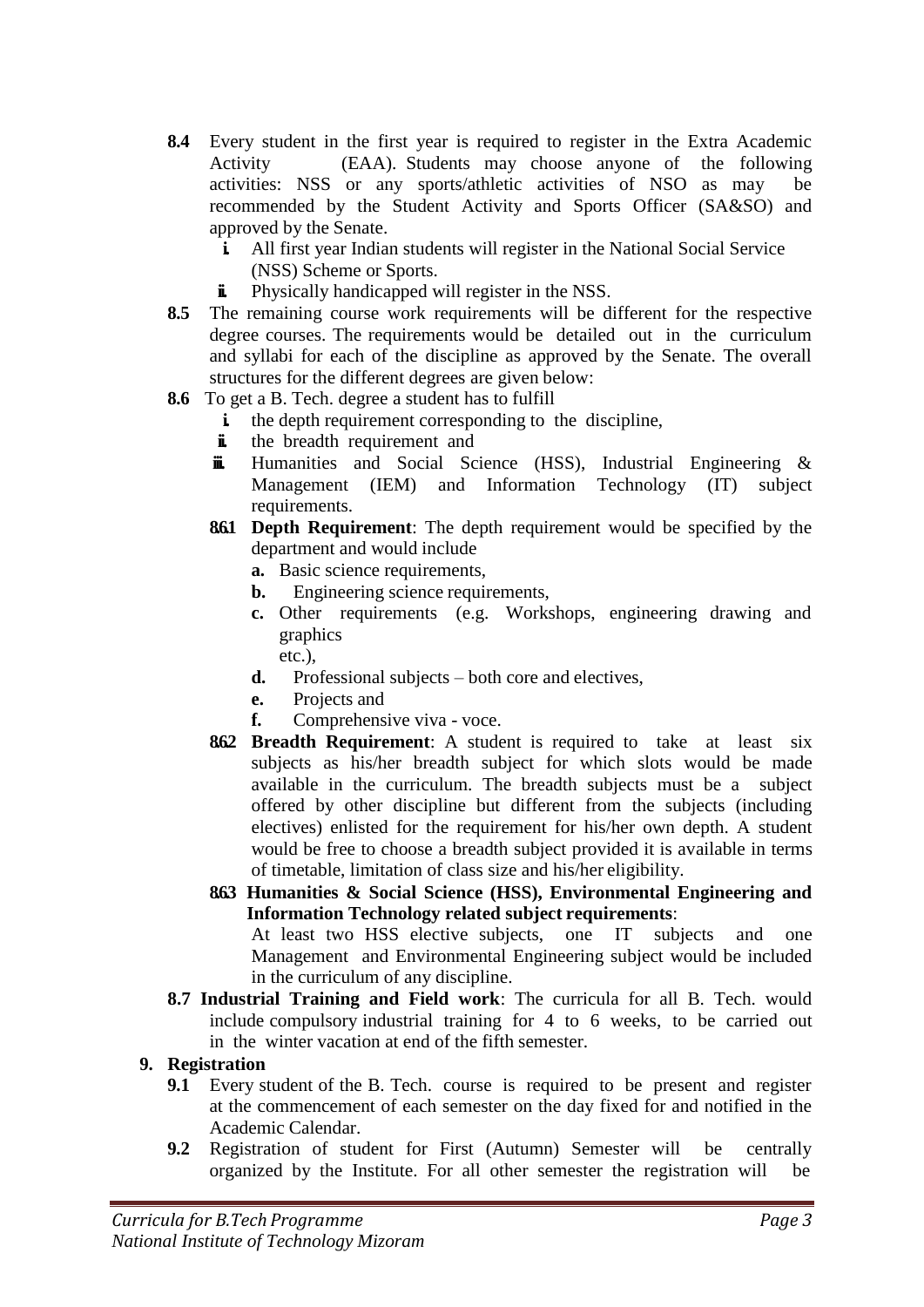organized departmentally under the supervision of the faculty of the department (s).

- **9.3** A student who does not register on the day announced for the purpose may be permitted in consideration of any compelling reason, late registration within the next three working days on payment of a prevalent additional late fee as prescribed by the Institute. Normally no late registration shall be permitted after the third working day from the scheduled date.
- **9.4** Only those students will be permitted to register who have:
	- **i.** Cleared all Institute and Hostel dues of the previous semesters,
	- **ii.** Paid all required prescribed fees for the current semester, and
	- **iii.** Not been debarred from registering for a specified period on disciplinary or any other ground.
	- **iv.** Have been admitted to the institute to a program/ semester in person only.
	- **v.** Must have passed/ studied a prerequisite subject(s)/ course(s) i.e. attended courses offered in previous semester(s) for a program or as decided by the Board of studies, before he/ she can register for an advance course in next higher semester.
	- **vi.** Registration (Normal) will take place for first two days without late fees as per academic calendar at the beginning of each semester.
	- **vii.** Thereafter late registration may be allowed for next three working days with fine as fixed by the institute.
	- **viii.** Registration beyond scheduled dates (Normal and Late) will be allowed up to next five working days with fine as fixed by the institute.
	- **ix.** No registration can proceed after the extended dates of late registration i.e. after 10 (ten) working days as stated above.

The respective department faculty may consider registration beyond cutoff date in exceptional circumstances as stated in curricula. However, compensation of shortage of attendance due to late registration shall not be allowed.

Registration is complete only when the concerned department copy of registration is verified and official seal is placed on official registration slip.

The Institute reserves right of cancellation of registration due to disciplinary reasons/ non fulfilling academic criteria for any program/ semester etc.

#### **Adding and Dropping Course(s)**

With the approval of the Faculty advisor and department, student can add or drop courses within a week from the closing date of registration.

- **i.** Faculty advisor will properly monitor students to add/ or drop courses.
- **ii.** Adding courses is possible only within the upper limits.
- iii. Once the student registers for some course due to some reason (by approval of faculty advisor) however, if the student does not attend the course unless he/ she drop that course, an 'FF' grade will be automatically awarded.
- **9.5** To be able to register in the second year and continue his/her study in the Institute at the end of the first year a student must
	- **i.** Complete satisfactorily at least minimum **60 credits for B**. Tech Program. AND
	- **ii.** Obtain a Cumulative Grade Point Average (**CGPA) of not lower than 4.00** calculated on the basis of some combination of best grades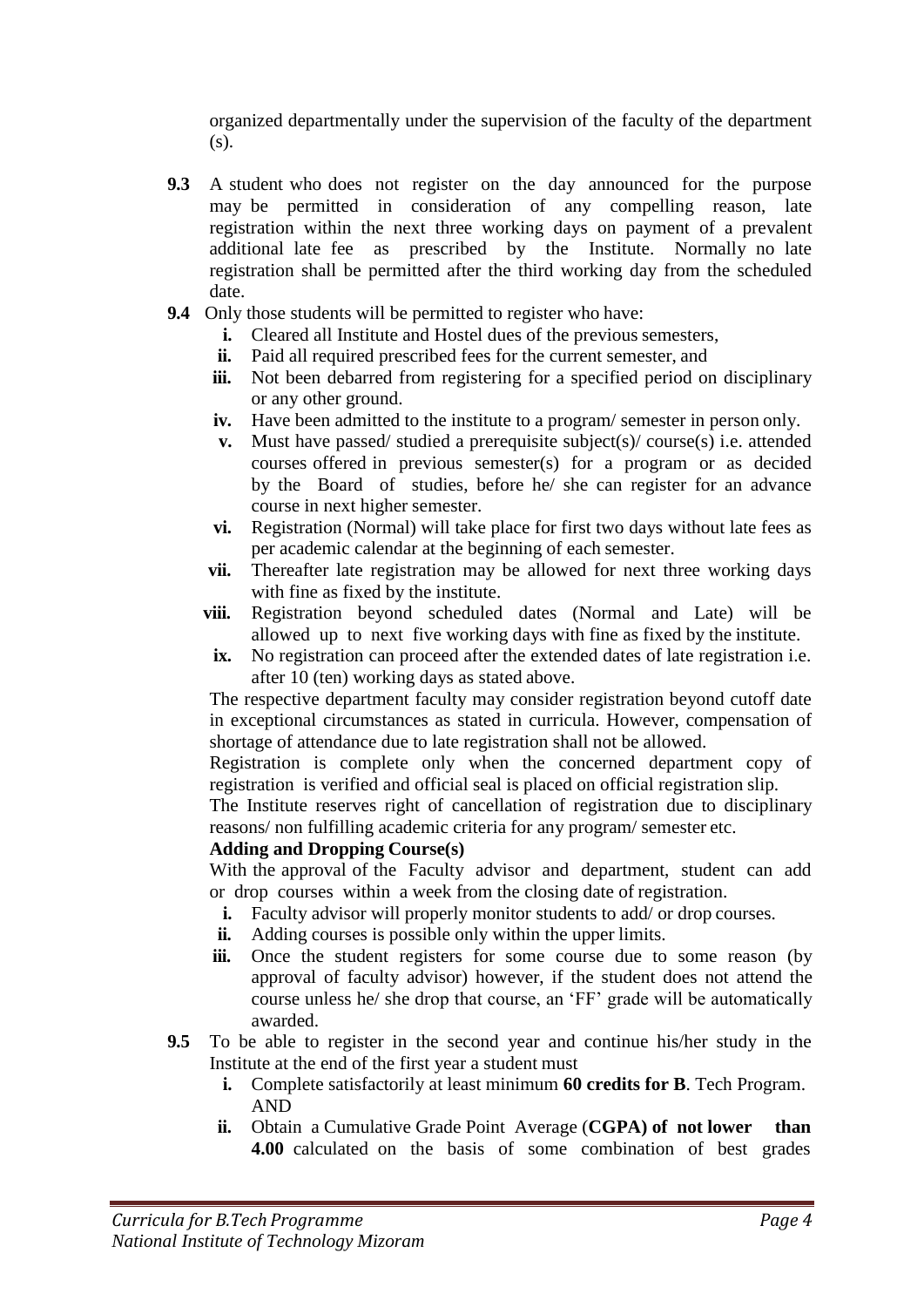obtained by him/ her to attain the **minimum 52 credits in** B. Tech Program.

- **iii.** A student failing to complete satisfactorily both the above conditions i.e. 9.5 **(i)** and **(ii)**, even after going through Re/Special Examinations in first year of admission then he/ she is required to take readmission in next academic session, and repeat the course curricula afresh.
- **iv.** If a student failing to complete satisfactorily both the above conditions i.e. 9.5 **(i)** and **(ii)**, even after going through Re/Special Examinations in second year of admission **then he/ she is required to discontinue his/her studies after the second year and leave the Institute.**
- **v.** In no case the total period of completing  $1<sup>st</sup>$  and  $2<sup>nd</sup>$  semesters of B. Tech. program should exceed two years, else the student shall have to leave the Institute. To determine the total period for completion of  $1<sup>st</sup>$ and 2nd Semesters of Bachelor's Degree program in two years or for completion of B. Tech. program in Six Years, the period of debarring due to punishment for using unfair means and unfair practice in any examination or due to punishment for disciplinary reasons shall not be counted provided such punishment is for the first time.

Note: The CGPA for a set of p subjects will be calculated as follows:

CGPA =  $\sum c_i g_i / \sum c_i$  (  $i = 1$  to p)

where  $'c_i'$  is the number of credits allotted to a particular subject 'i' in the set, and 'g<sup>i</sup> ' is the grade - point carried by the letter grade awarded to the student in that subject 'i'.

- **9.6** From the third (Autumn) Semester onwards in any Autumn /Spring Semester of the Program/ Branch (specialization):
	- **i.** Students who have dropped course or have been debarred from course due to shortage of attendance or incomplete course due to exemption not having been obtained under clause 12.4 (ii) (b) in the previous Autumn/ Spring Semesters must first register for as many of those subjects as are offered in that Semester, along with the regular courses for the program, provided the time - table adjustments permit registration in any such course(s). Total registered Course credit of a student would not be allowed to exceed **52 credits**. However, student is permitted to get registered for **only one** dropped course, debarred course, incomplete subject/ course along with the regular courses in the current semester, even if total registered credit **exceeds 52 credits**.
	- **ii.** Student who has a backlog in a breadth or an elective subject may register in another breadth or an elective subject from and within the same group of electives offered in the Semester concerned.
	- **iii.** In case of student debarred due to adopting unfair means at examination or due to any other disciplinary action in the previous Autumn/ Spring Semesters, he/ she may be permitted to get registered as per Section 9.6 (i) above only after he/ she becomes eligible for registration.
- **9.7** A student who has been debarred from appearing at an examination either **i.** as per recommendation of the subject teacher for unsatisfactory attendance or
	- **ii.** by the Institute as a measure of disciplinary action or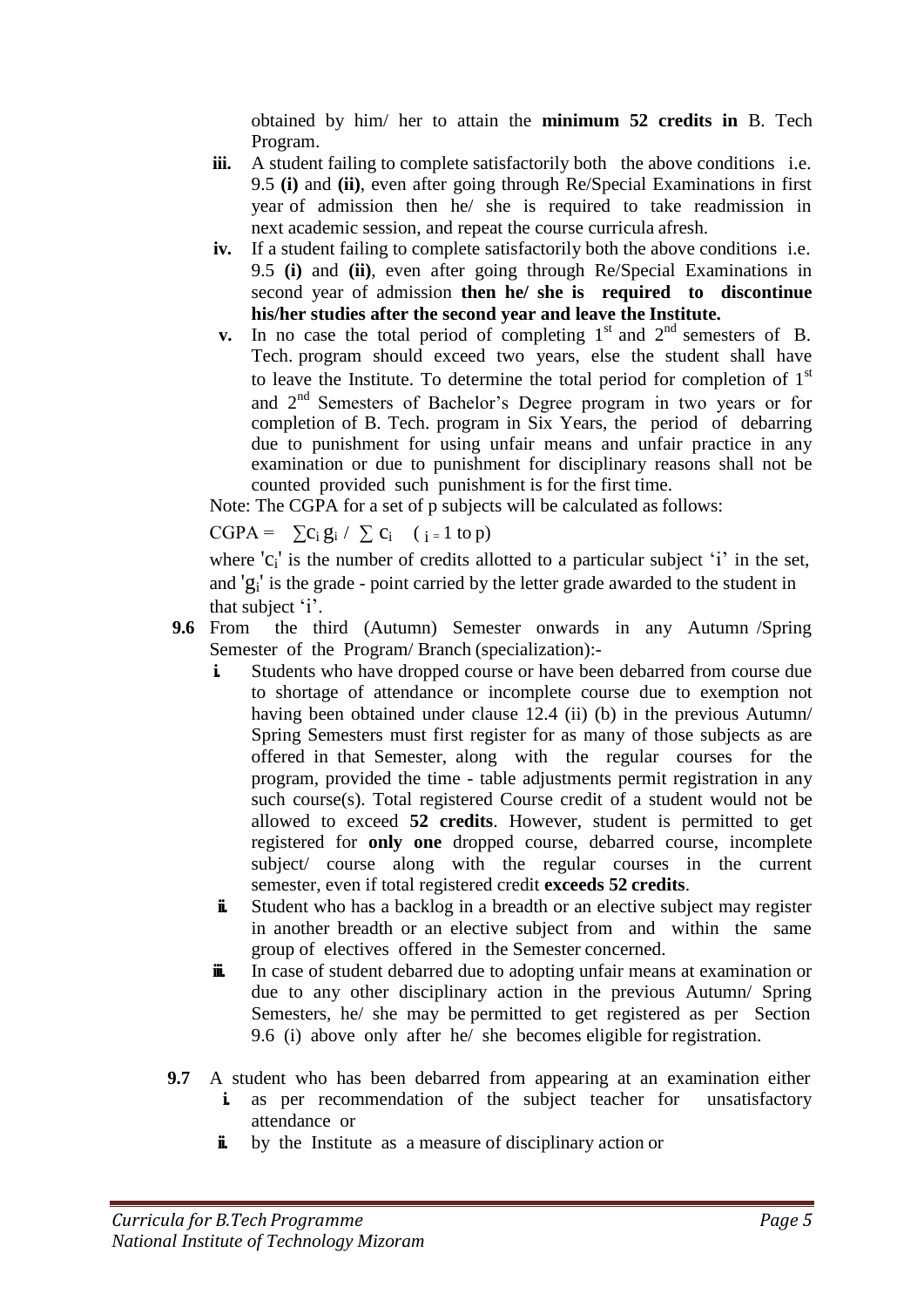- **iii.** for adopting malpractice at an examination, and consequently awarded a grade 'XX', may re - register for the subject(s) after the term of the debarment expires, provided that other provisions of this regulations do not prevent him.
- **9.8** With the concurrence of the Faculty Advisor a student may be allowed to change his/her registration of subjects within one week from the day of registration.

#### **10. Grading System**

**10.1** As a measure of students performance a grading system using the following letter grades and corresponding grade points per credit, shall be followed:

| <b>Performance</b>             | Letter grade | Grade point per credit |
|--------------------------------|--------------|------------------------|
| Outstanding                    | AA           | 10                     |
| Excellent                      | AB           | 9                      |
| Very good                      | <b>BB</b>    | 8                      |
| Good                           | <b>BC</b>    |                        |
| Average                        | CC           | 6                      |
| <b>Below Average</b>           | CD           | 5                      |
| Marginal                       | DD           | 4                      |
| Poor                           | FF           |                        |
| Incomplete                     | П            |                        |
| <b>Satisfactory Completion</b> | <b>SS</b>    |                        |
| Unsatisfactory                 | UU           |                        |
| <b>Registration Cancelled</b>  | <b>RC</b>    |                        |
| Debarred                       | XX           |                        |

**10.2** A Semester Grade Point Average (SGPA) will be computed for each semester. The SGPA will be calculated as follows:

 $SGPA = \sum c_i g_i / \sum c_i$  (i= 1 to n)

Where 'n' is the number of subjects registered for the semester,  $'c_i'$  is the number of credits allotted to a particular subject, and  ${}^{6}g_{i}{}^{3}$  is the grade points carried by the letter corresponding to the grade awarded to the student. SGPA will be rounded off to the second place of decimal and recorded as such. The SGPA would indicate the performance of the student in the semester to which it refers.

**10.3** Starting from the second semester at the end of each semester, a Cumulative Grade Point Average (CGPA) will be computed for every student as follows:

CGPA =  $\sum c_i g_i / \sum c_i$  (i= 1 to m)

Where 'm' is total number of subjects the student has registered from the first semester onwards up to and including the semester 'S', 'c<sub>i</sub>' is the number of credits allotted to a particular subject 'si' and 'gi' is the grade point carried by the letter corresponding to the grade awarded to the student for the subject 'si'. CGPA will be rounded off to the second place of decimal and recorded as such. The CGPA would indicate the cumulative performance of the student from the first semester up to the end of the semester to which it refers.

The CGPA, SGPA and the grades obtained in all the subjects in a semester will be communicated to each student at the end of every semester.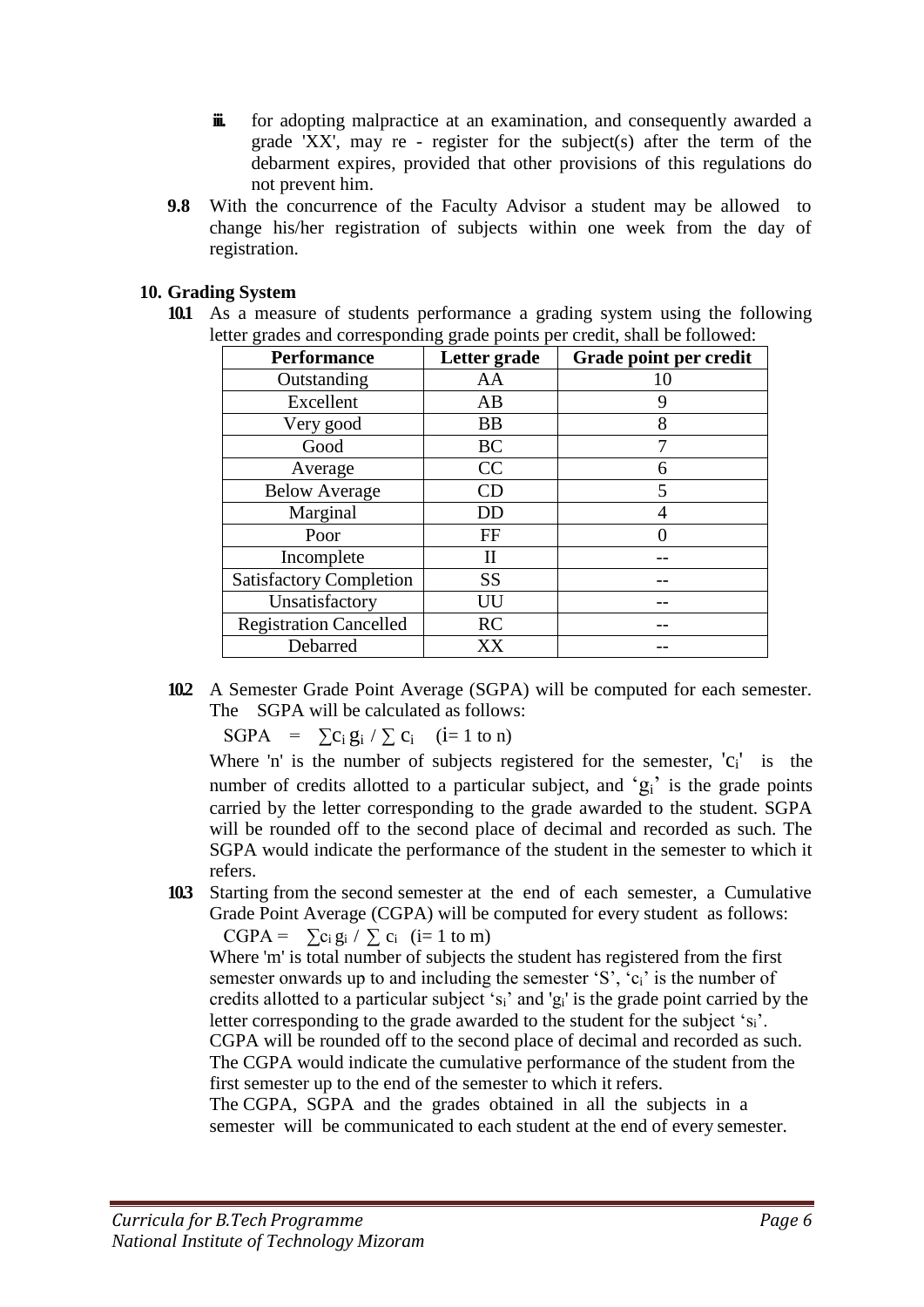For determining the inter- se -merit ranking of a group of students, only the rounded off values of the CGPAs will be used.

- **10.4** When a student gets a grade 'II' for any subject(s) during the semester, the SGPA of that semester and the CGPA at the end of that semester will be tentatively calculated ignoring this (these) subjects. After the 'II' grade(s) has (have) been converted to appropriate grades, the SGPA and CGPA for that semester will finally be recalculated after taking into account this (these) grade(s).
- **10.5** When a student gets the grade 'FF' in any subject during a semester, the SGPA and the CGPA from that semester onward will be tentatively calculated, taking only 'zero point' for each such 'FF' grade. After the 'FF' grade(s) has/have been substituted by better grades during a subsequent semester, the SGPA and the CGPA of all the semesters, starting from the earliest semester in which the 'FF' grade has been updated, will be recomputed to take this change of grade into account.

#### **11. Assessment of Performance:**

- **11.1** There will be continuous assessment of a student's performance throughout the semester and grades will be awarded by the subject teacher/co-ordination committee formed for this purpose. This constitution of the co-ordination committee is given in *Appendix - VI.*
- **11.2 i.** For arriving at a grade obtained by a student for a particular subject, initially a numeric marks obtained by the student out of 100 (hundred) is to be determined. For subjects where the laboratory component (P component) is non-zero, separate marks each out of 100 (hundred), in the theory component (L & T components) and the laboratory component are to be ascertained first. Next the failure cases (that is, the cases of student obtaining 'FF' grade) are to be determined as explained in *Appendix - VIII*. A composite marks of the subject out of 100 is then to be computed by taking appropriate contribution of theory component and the laboratory component as elucidated in *Appendix - VII*.
	- **ii.** Once the numeric mark is obtained, the same is to be converted to letter grade following the Guidelines given in *Appendix - VIII*.
	- **iii.** For subject in which the theory component is greater than 1 (one), the subcomponent and the respective weights assigned to these are given below.

| Subcomponent                    | Weight |
|---------------------------------|--------|
| Class Assessment $(C.A.)$       | 20%    |
| Mid-Semester Examination        | 30%    |
| <b>End-semester Examination</b> | 50%    |

- **iv.** For assigning mark in Class Assessment (C.A.) performance in home assignments, class-tests, tutorials, viva-voce, attendance etc. are to be considered. At least two class tests are to be conducted for a subject. The weights of different subcomponents of C.A. are to be announced by the teacher at the beginning of the Semester.
- **v.** For subject in which the theory component is 1 (one), there would be no Mid- Semester or End-Examination. The marks of the theory component would be decided by performance in class-tests, home assignments, tutorials (if any); viva-voce, attendance etc. at least two class tests are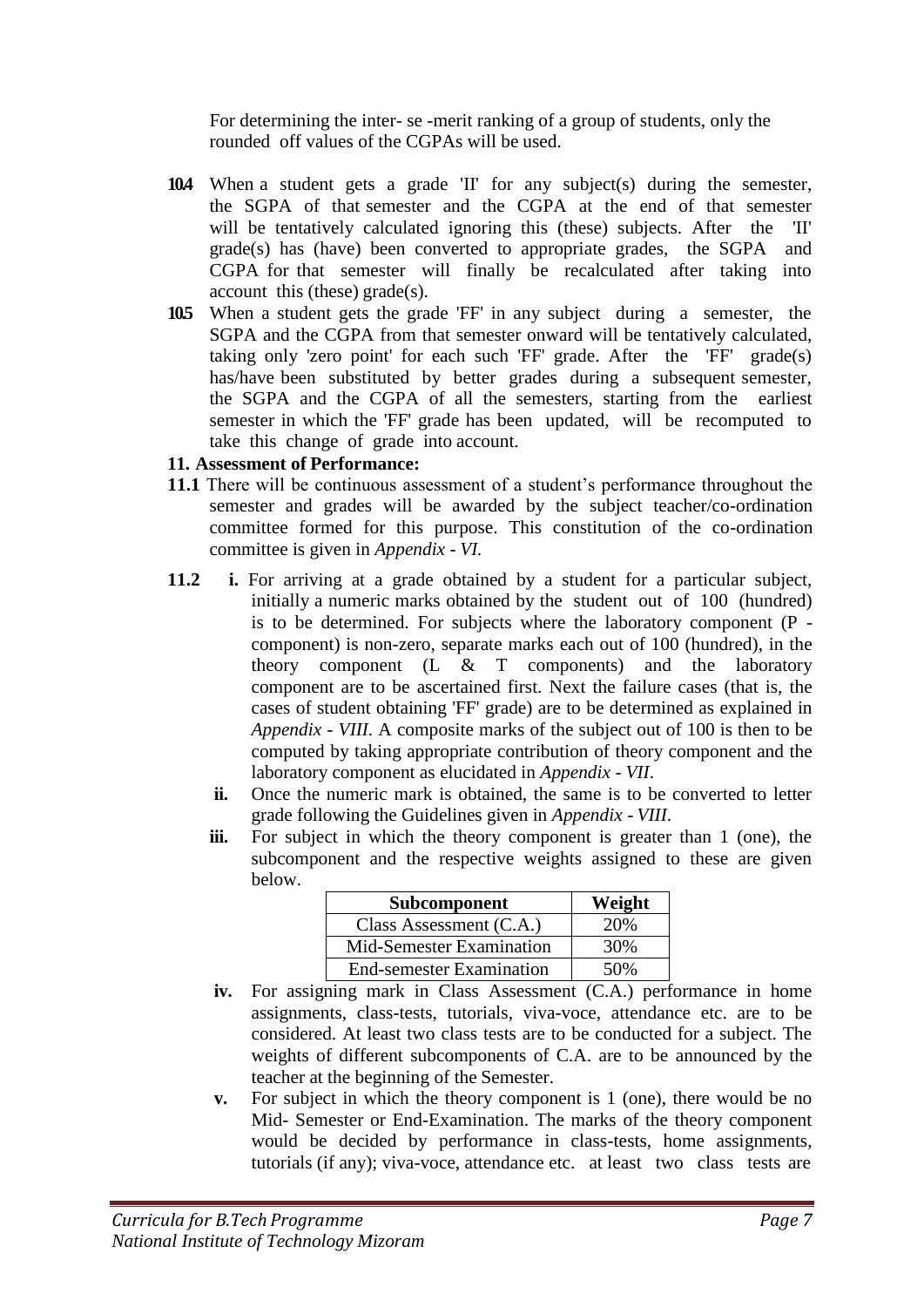to be conducted for the theory components of such a subject. The weights of different subcomponent are to be announced by the teacher at the beginning of the semester.

- **vi.** For assigning marks in the laboratory component (P component) the relevant subcomponents that are to be considered are: day-to-day work, regularity, tests, assignment, viva-voce etc. Percentage weight of the different subcomponents in deciding the final marks are to be announced at the beginning of the semester.
- **11.3** The four to six week industrial training undergone by the students in the winter vacation after the fifth semester would be assessed within five weeks after the commencement of the sixth semester. The students are required to submit a written report on the training received and give a seminar and on the basis of which a grade would be awarded. The students are also required to submit to the department a completion certificate, in the prescribed form from the Competent authority of the organization where the training was received, without which he/ she would not be assessed.
	- **i.** The Training and Placement (T & P) Cell of the institution shall notify the list of organization(s) with number of seats available for students of different branch with stipend and/or without stipend. The allotment of seats in those industries notified shall be done on merit/ interse-merit of the applicants/ students of different branch, who have applied for the same.
	- **ii.** If any student is desirous to undergo Industrial Training at an Industry/ Institute/ Organization of his/ her choice/ preference, then a letter of recommendation shall be issued by the  $T \& P$  Cell containing details of requirement and necessary guidelines for the Industry/ Institute/ Organization.
	- **ii** Students may join different value addition courses of minimum four to six week duration at the institute or at other institution/ organization, that shall be treated as equivalent to Industrial Training and evaluation shall be done as per clause 11.3 only. The head of the department (HOD) of concerned department shall be competent to decide regarding equivalence of such value addition course. The HOD shall forward application of students and issue different certificates after verification to enable him/ her to join the course/ program in lieu of Industrial Training.
	- **iv.** The students may apply for appearing at different tests organized by different Industry / Institution / organization of repute for selection of student's industrial training with stipend. The HOD concerned shall provide all necessary support and issue certificate to enable him/ her to join the training program at industry during winter vacation.

#### **11.4 Assessment of Project Work**

#### **B. Tech Program: Assessment Procedure for Project**

Performance in the various activities in the project would be assessed individually at the end of each semester in which it is being carried out as per the curriculum. The students are required to submit a written report at the end of the semester. The Head of the Department would appoint a project evaluation board for the purpose of assessment.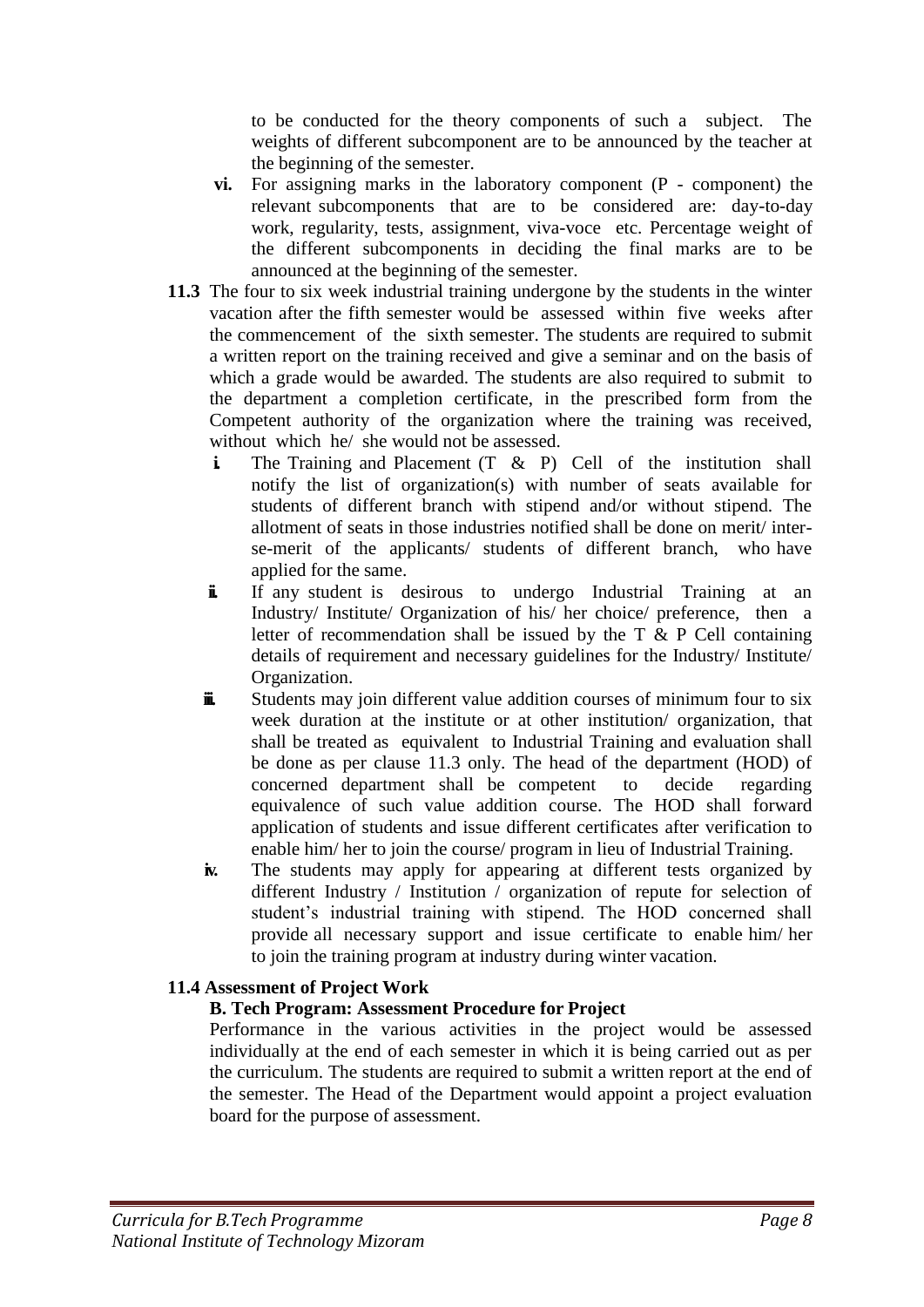| <b>Stages</b> | <b>Details of Stages</b>                                       | Min.<br>time<br>allocation         | <b>Marks allocated</b><br>(in Percentage) | <b>Assessment</b><br><b>Committee</b>     |
|---------------|----------------------------------------------------------------|------------------------------------|-------------------------------------------|-------------------------------------------|
| Stage-I       | Project Proposal                                               | Within one week<br>of the starting |                                           | Project<br>supervisor $&$ at              |
|               |                                                                | semester                           |                                           | least one Senior<br><b>Faculty Member</b> |
| Stage-II      | Review &<br>Approach to the<br>Problem/Data<br>Collection      | After One Month                    | 10                                        |                                           |
| Stage-<br>Ш   | Analysis &<br>Experimentation/<br>Design $&$<br>Implementation | <b>After Two</b><br>Month          | 10                                        |                                           |
| Stage-<br>IV  | Pre-Final Design                                               | <b>After Three</b><br>Months       | 30                                        |                                           |
| Stage-V       | Project<br>Report/Thesis                                       | <b>End Semester</b><br>Exam        | 10                                        | Project<br>Evaluation<br>Board            |
|               | <b>Final Project</b><br>Evaluation                             | <b>End Semester</b><br>Exam        | 40                                        |                                           |

The different components of evaluation and the weights assigned to these components are depicted below:

The student is required to give a seminar on the project work done. The evaluation board would conduct the viva - voce. Dates for conducting the seminar and the viva voce, to be held within ten days after the end - semester examination, would be announced in the academic calendar.

- **i.** If student due to non completion of the project work cannot submit the final project report at the end of eighth semester for B. Tech. program and does not appear before the evaluation board for the viva voce on the date fixed by the department in conformity with the academic calendar, may be granted extension of time not exceeding two months on the following conditions:
	- **a.** He/she would be awarded one grade lower than the grade obtained by him/her and
	- **b.** He/she would be deemed to have completed the requirements for the degree if applicable, in the succeeding session.
- **11.5** The Head of the Department would constitute the Viva Voce Board(s) for conducting the Comprehensive Viva-voce Examination for the Project Work as per the requirement of the curriculum. The board would decide the relative weight of the different aspect of the viva voce and decide the grade to be awarded to the students. The dates of the viva voce, to be conducted within ten days after the previous end-semester examination, would be announced in the academic calendar.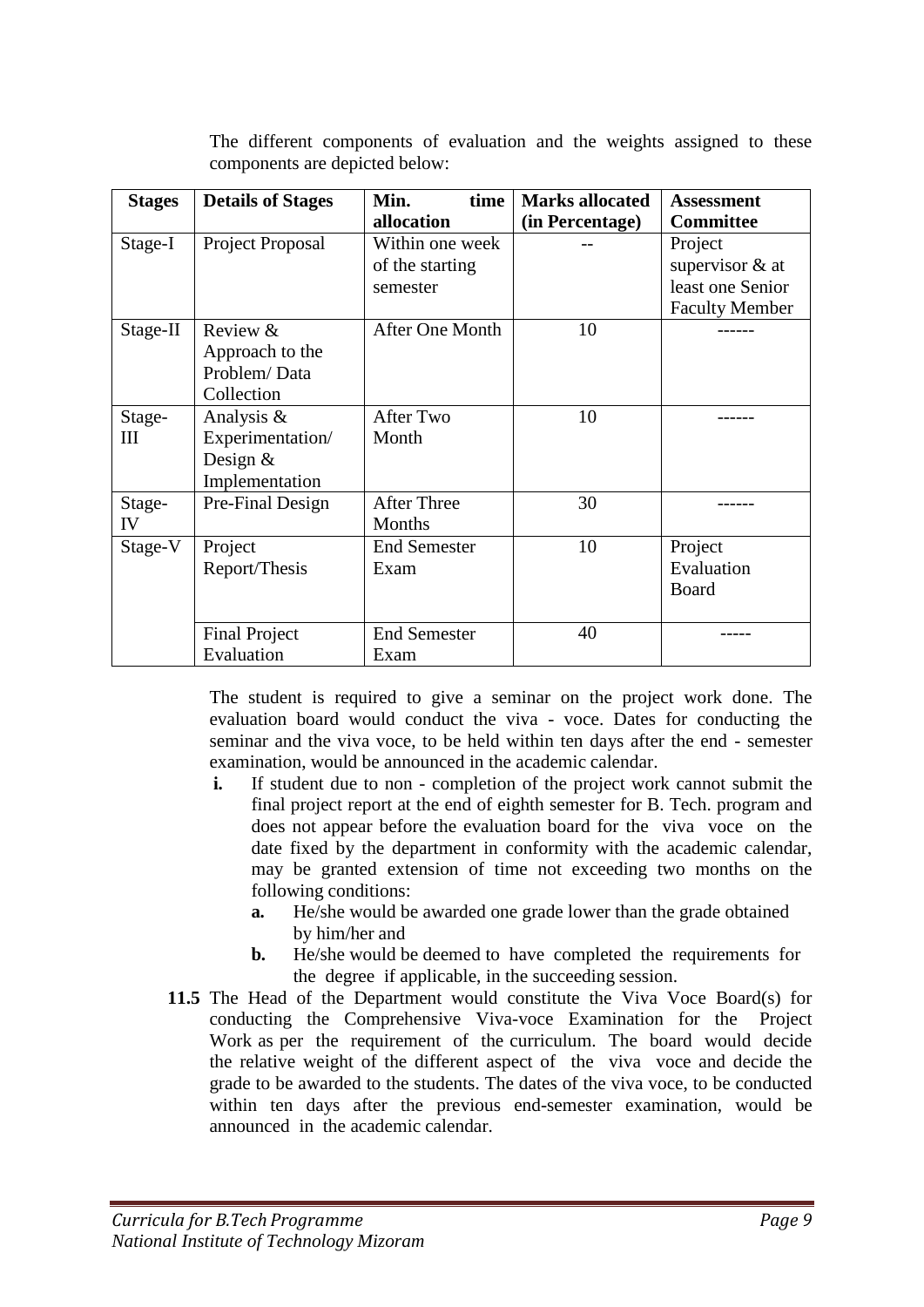#### **12. Examination**

- **12.1** The Examination Section of the Institute will centrally conduct the Mid Semester and the End - Semester Examinations in respect of the theory component of the subjects unless otherwise permitted.
- **12.2** All examination work such as paper setting, evaluation and result preparation for the courses offered by any department shall be done by the faculty of the respective departments to avoid delay in evaluation and publication of result.
- **12.3 i**. A student will be permitted to appear in the examination, only if he/she has:
	- **a.** Attendance record to the satisfaction of the teachers in the theory and laboratory classes and has completed the assignment works given.
	- **b.** Paid all Institute and Hostel dues of the semester.
	- **c.** Not been debarred from appearing in the examination as a result of disciplinary proceedings.
	- **ii.** A student may be debarred from appearing at the Mid Semester or End – Semester Examination on the report of a teacher/chairman, coordination committee, if his/ her
		- **a.** attendance at lecture/ tutorial/ laboratory classes has not been satisfactory during the period, and/or
		- **b.** Performance in the assignment works during the semester has not been satisfactory.
	- **iii.** A student may be debarred from appearing at Mid- Semester or End – Semester or Special examination if he/ she is found using unfair practice during the examination, under the provisions of the categories of unfair practice/ unfair means detailed at *Appendix –XII*.
- **12.4 i**. Class tests, assignment, tutorials, viva voce, laboratory assignments, etc. are the constituent components of continuous assessment process, and a student must fulfill all these requirements as prescribed by the teacher/co-ordination committee of the subject. If due to any compelling reason (such as his/ her illness, calamity in the family, etc.) a student fails to meet any of the requirements within/on the schedule date and time, the teacher/co-ordination committee in consultation with the concerned Head of the Department may take such steps (including conducting of compensatory tests/ Assignments etc.) as are deemed fit.
	- **ii. a**. **Appearing in the end - semester examination in the theory and Practical component of a subject is compulsory for a student.**  Unless exempted as per clause 12.3 (ii) (b). If a student fails to appear in the end semester examination he/ she will be assigned an 'II' grade in the subject and will not be permitted to appear at the re/special examination for the subject as stipulated in clauses 12.8 & 12.10 respectively of the curricula.
		- **b.** However, if a student misses the end semester examination due to a compelling reason like serious illness of himself/ herself or a calamity in the family, he/ she may appeal to the Director, through his/her Head of the Department for permitting himself/ herself to appear at the re/special examination(s), as the case may apply. A sub - committee (as Detailed below) or the Undergraduate Program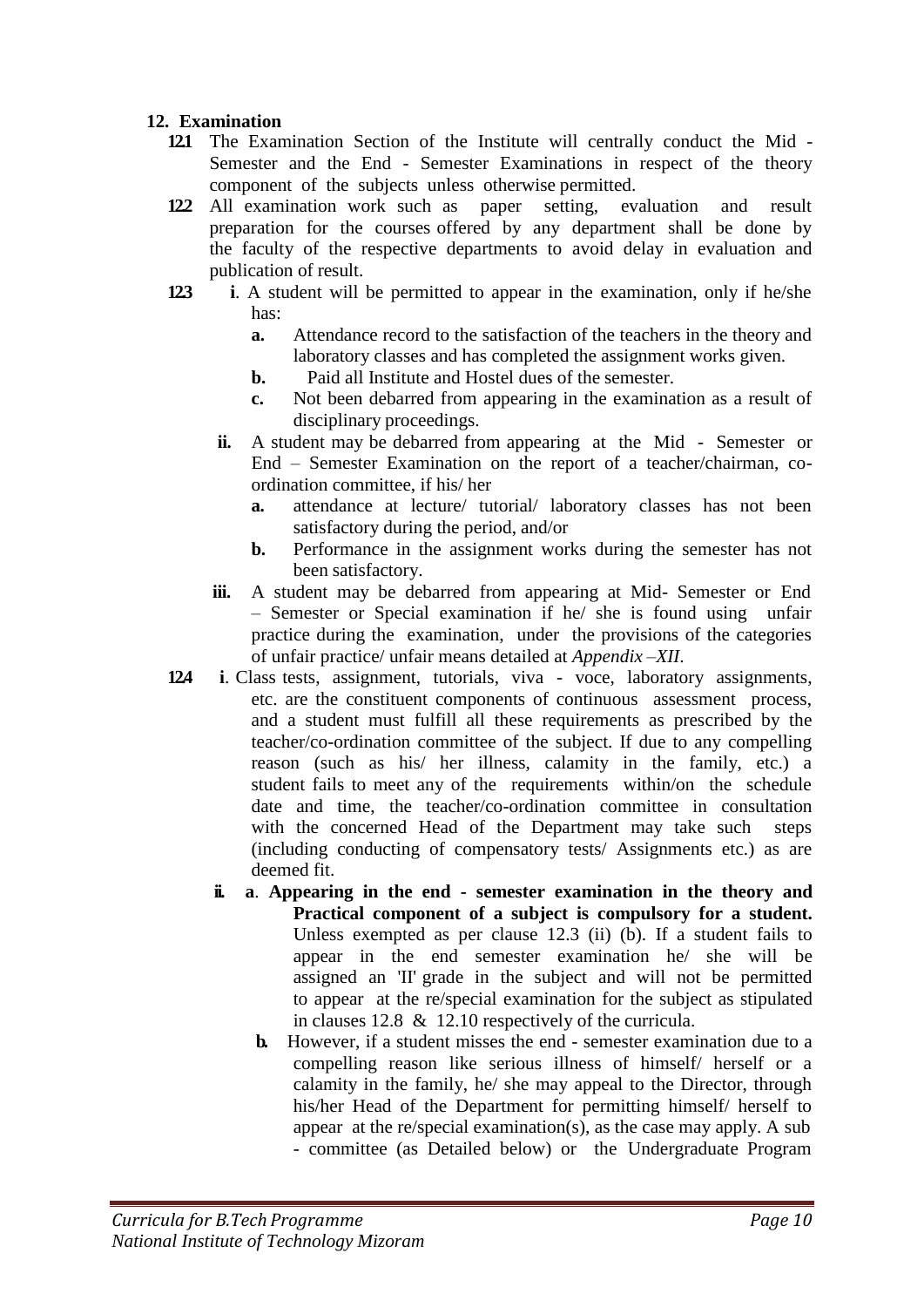Evaluation Committee (UGPEC) may, after examining the representation/ request of the student and being convinced about the merit of the case, recommend and permit him/ her to register in the summer quarter and/ or appearing in the special examination(s) condoning his/ her absence. The Sub Committee or UGPEC is required to make necessary recommendations for approval of the Director.

The Sub Committee shall consist of following Members

- **i.** Faculty Incharge, Academics Chairman
	- **ii.** The HOD of respective Department
- **iii.** Faculty Incharge, Examination
- **iv.** Institute Doctor or a Doctor recognized for the purpose by the Institute (only in case of Medical Ground)
- **v.** The Registrar/ Deputy Registrar Secretary
- **12.5** Students will be permitted to appear in the examination in only those subjects for which they have registered at the beginning of the semester and have not been debarred.
- **12.6** The final grades awarded to the students in a subject must be submitted by the teacher/chairman, co-ordination committee, within seven days from the date of holding the examination to the concerned Head of the Department for onward transmission to the Faculty Incharge (Examination).
- **12.7** The evaluation of performance in the Extra Academic Activities (EAA) will be done by the authorities conducting these. The grades will be communicated to the Faculty Incharge (Examination) by the SA&SO.
- **12.8** Any change of grade of a student in a subject, consequent upon detection of any genuine error of omission and/or commission on part of the concerned teacher, must be approved by the Departmental UG Committee and must be forwarded by the teacher/chairman, co-ordination committee, through the Head of the concerned Department within 20 (twenty) days from the date of commencement of the next Semester.
- **12.9** For the benefit of and as a process of learning by the students, the scripts after correction of all class tests, mid - semester examinations, end semester examination, assignments etc. would be shown to the students within two weeks from the date of tests/ examinations.

The students may get their answer sheet of end semester examination revaluated within 15 days of the publication of the result; by making an application on prescribed format and payment of fee as fixed by the Institute.

The scrutiny of the end semester answer script shall be done by the Performance Evaluation committee members of respective department. The correction/ modification required shall be incorporated in their result/ Grade.

After scrutiny only changed grade shall be awarded/ recorded in his/her result and grade card after scrutiny.

- **12.10** In order to provide additional opportunity to the students who failed (obtained an 'FF' grade) in one or more subjects due to not being able to score higher than the cut - off marks in the theory components and/ or practical in either the autumn and/or the spring semester in a academic session.
	- **i.** Re/ special examinations equivalent to the end semester examination will be arranged centrally by the Examination Section, and will be conducted after every end semester examination. Regulations relating to the Re/Special examination are given in *Appendix - IX*.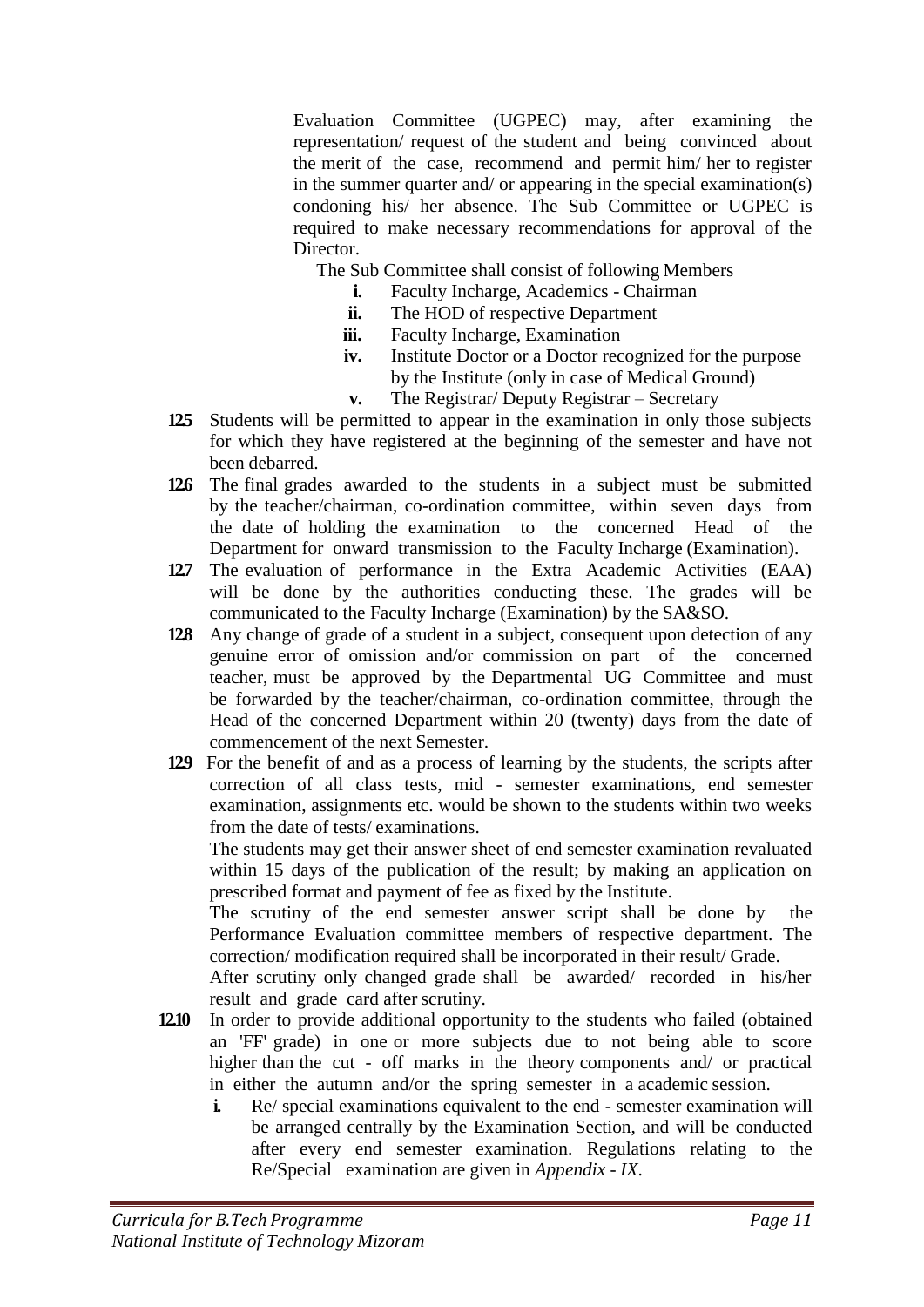**ii.** If the student fails in Re- examination also then he/ she may appear for maximum two course(s) in the failed course as non-collegiate student in corresponding semester of the next session Autumn/ Spring End semester examination.

All internal marks for the course shall be carried forward for that paper in next session for preparation of result and award of grades.

- **a.** Separate examination fee as fixed by the Institution shall be payable to appear Autumn / Spring End Semester examination as Non collegiate candidate.
- **b.** Attending classes for all such courses is not mandatory. However if a student wants to attend classes, then he/ she must take permission of the concerned HOD. However no modification in marks for class attendance, class test/ assignments and Mid semester examination for theory or practical component shall be allowed.
- **c.** Marks obtained in latest Autumn / Spring End Semester or Reexamination shall be recorded in grade card for the student.
- **iii.** In case, a candidate has failed in a subject/ course and has registered to appear as Non-collegiate candidate under the regulation for examination, and where the department has implemented new/ revised syllabus for a subject/ course during that academic session then
	- **a.** There shall be only one examination in a particular subject as long as the syllabus in the subject does not vary more than 20%.
	- **b.** In case variation in the syllabus of any subject is more than 20%, then separate question paper for that subject/ course with old syllabus shall be provided to the Non-collegiate candidate during next academic session.
	- **c.** If the candidate is not able to pass in that subject/ course after availing facility of question paper with old syllabus (as stated above), he/ she shall have to appear with new syllabus as noncollegiate candidate in subsequent examinations of this subject/ course. As per provisions under section 12.10 (ii) (b) of the curricula, the candidate may however attend classes for this subject/ course also for subsequent examinations of this subject/ course in which change in syllabus is more than 20%.
	- **d.** If due to some reason that course and is not being offered in subsequent academic session, the candidate shall have to get registered for an equivalent subject/ course approved by course equivalence committee of the concerned department. The student shall be required to attend classes and appear for all assessments for the equivalent course as per rules.

The Course equivalence committee will comprise of three members consisting of the HOD of the concerned department and two subject experts nominated by HOD with HOD of the concerned department acting as chairman of the committee.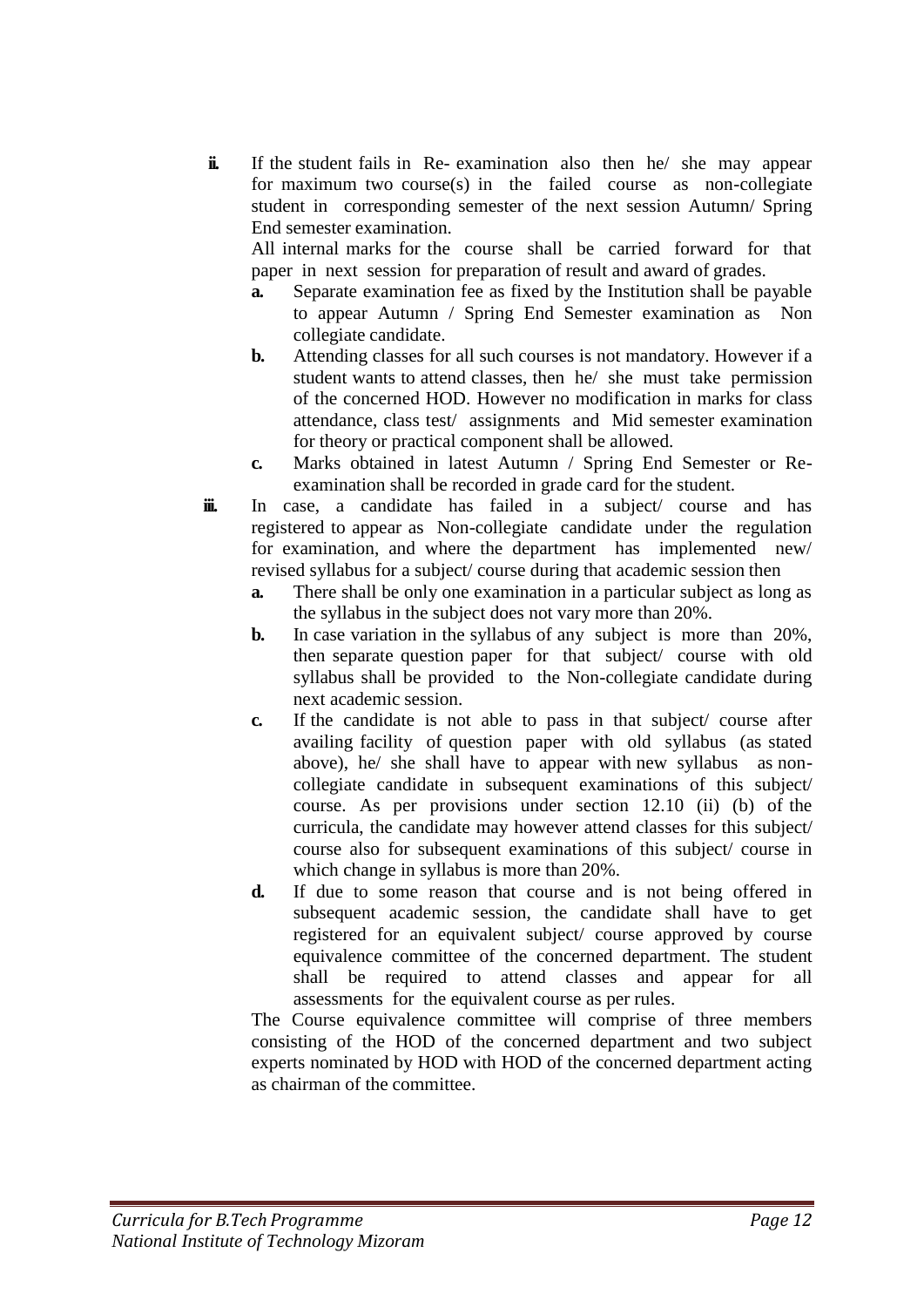**12.11** A student in any degree Programme must complete the prescribed course work for B. Tech. Program of the eight semesters within a maximum period of six years and in special cases the Senate may, on the recommendation of the Department and the Under Graduate Program Evaluation Committee (UGPEC) further extend the total time limit for completion of all the requirements by one more year over and above the limit (as stated above) of six years for the B. Tech. degree.

#### **13. Graduation Requirement**

- **13.1** In order to qualify for a B. Tech. Degree of the Institute covered under these Regulations a student must:
	- **i.** Complete all the credit requirements for the degree, as laid down in the prescribed curriculum of the discipline, with a minimum grade 'DD' scored in every subject.
	- **ii.** Obtain a CGPA of 5.00 or higher at the end of the semester in which he/she completes all the requirements for the degree.
	- **ii.** Have cleared all dues to the Institute, the Hostel, the Library and the Department.
- **13.2** The minimum total credit requirement that has to be satisfactorily completed for the award of a degree will be decided by the senate, when the new curriculum is framed. The Minimum Credit Requirement to be offered by the Engineering/ Technology departments from session 2012-13 and thereafter shall be **Minimum 320 credits.**
- **13.3** Normally a student should complete all the requirements consecutively in eight semesters for B. Tech degree. Academically weaker students may be granted time up to 12 semesters to

complete all the requirements for B. Tech. Degree.

**13.4** A student, whose academic records at the end of any semester clearly indicate that he/she will not be able to qualify for the degree for which he/she had been admitted within the limits of time specified in clause 13.3 above, shall have to discontinue studies and leave the Institute when asked to do so.

#### **14. Withdrawal from the Institute**

- **14.1** A student who has been admitted to a degree course of the Institute may be permitted to withdraw temporarily for a period of one semester or more from the Institute on grounds of prolonged illness or acute problem in the family which compelled him to stay at home, provided:
	- **i.** He/ She applies to the Institute within 15 days of the commencement of the semester or from the date he/she last attended his/her classes whichever is later, stating fully the reason for such withdrawal together with supporting documents and endorsement of the father/ guardian.
	- **ii.** The Institute is satisfied that, inclusive of the period of withdrawal, the student is likely to complete his requirements for the degree within the time limits specified in clause 13.3.
	- **ii.** There are no outstanding dues or demands from him/her by the Institute/ Hostel/ Department/ Library/ EAA.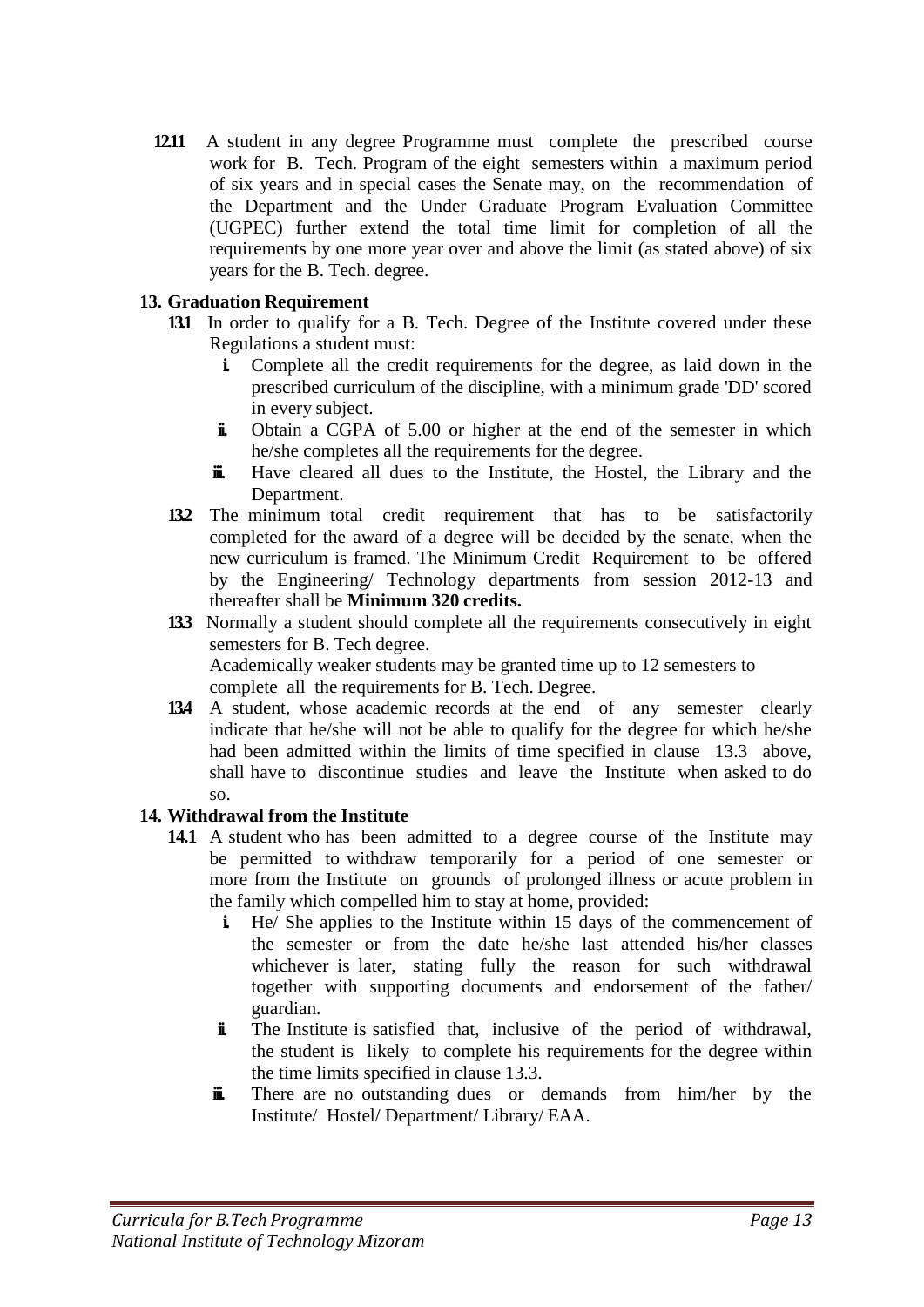**iv.** No Dues and Clearance: Any student is required to clear all dues (if any) and submit NO DUES certificate in prescribed format from different departments and sections before he/ she may be granted permission on his request/ application as detailed below:

| SI.              | Requirement of clearing                            | <b>Clearing of Dues/ No Dues</b> | Authority for grant of      |
|------------------|----------------------------------------------------|----------------------------------|-----------------------------|
| No.              | <b>Dues</b>                                        | <b>Certificate</b><br>be<br>to   | <b>Clearing</b><br>and      |
|                  |                                                    | <b>Submitted</b>                 | <b>Permission</b>           |
| 1.               | Cancellation of Admission                          | Exempted from submission         | Faculty<br>Incharge         |
|                  | (before Registration to the                        | of No Dues Certificate           | <b>Admission Committee.</b> |
|                  | Program)                                           |                                  |                             |
| 2.               | Before Registration<br>to<br>a                     | From Accounts,<br>Hostel,        | Office<br>Superintendent,   |
|                  | Semester                                           | Library                          | Warden,<br>Faculty          |
|                  |                                                    |                                  | Incharge Library.           |
| 3.               | Withdrawal from a program From                     | all<br>departments,              | All HOD(s), Warden,         |
|                  | (after registration to the Library and Hostel etc. |                                  | Faculty Incharge            |
|                  | program)                                           |                                  | Library and all Service     |
|                  |                                                    |                                  | In-charge $(s)$ .           |
| $\overline{4}$ . | Award of Degree/ Migration                         | From<br>all<br>departments,      | All HOD(s), Warden,         |
|                  | Certificate                                        | Library and Hostel etc.          | Faculty Incharge            |
|                  |                                                    |                                  | Library and all Service     |
|                  |                                                    |                                  | $In-charge(s)$ .            |

- **v.** All request for grant for permission of clearing Dues (if any) or NO Dues Certificate will be approved by the respective department, where he/ she has been admitted to a program and submitted at the end to office for final permission and approval.
- **14.2** A student who has been granted temporary withdrawal from the Institute under the provisions of clause 14.1 will be required to pay the tuition fee and other essential fees/charges for the intervening period till such time as his/her name is borne on the Roll List.
- **14.3** A student will be granted only one such temporary withdrawal during his/her tenure as a student of the Institute.

#### 15. **Institute Medals and Prizes**

The senate shall have the authority to Institute medals and prizes as it deems fit from time to time. Following guidelines/ rules for award of Medal(s) and Certificates are subject to change with the approval of the Senate.

#### **Institute Gold Medal(s) and Certificate(s) to Graduating Candidates**

- **i.** The candidates graduating from the Institute shall be awarded Gold Medal in following categories in each academic Session and shall also be given Academic Merit Certificate in the Convocation for that Session
	- **a.** Bachelor's program: Overall Topper (from amongst all Branch Toppers)
	- **b.** Bachelor's program: Branch Topper(s) from each discipline/ Branch.
- **ii.** Branch topper of the Program for Academic Year/ session: Recipient's name from different program(s) is to be decided based on merit i.e. CGPA and Overall percentage of marks of the Candidates graduating in that academic session.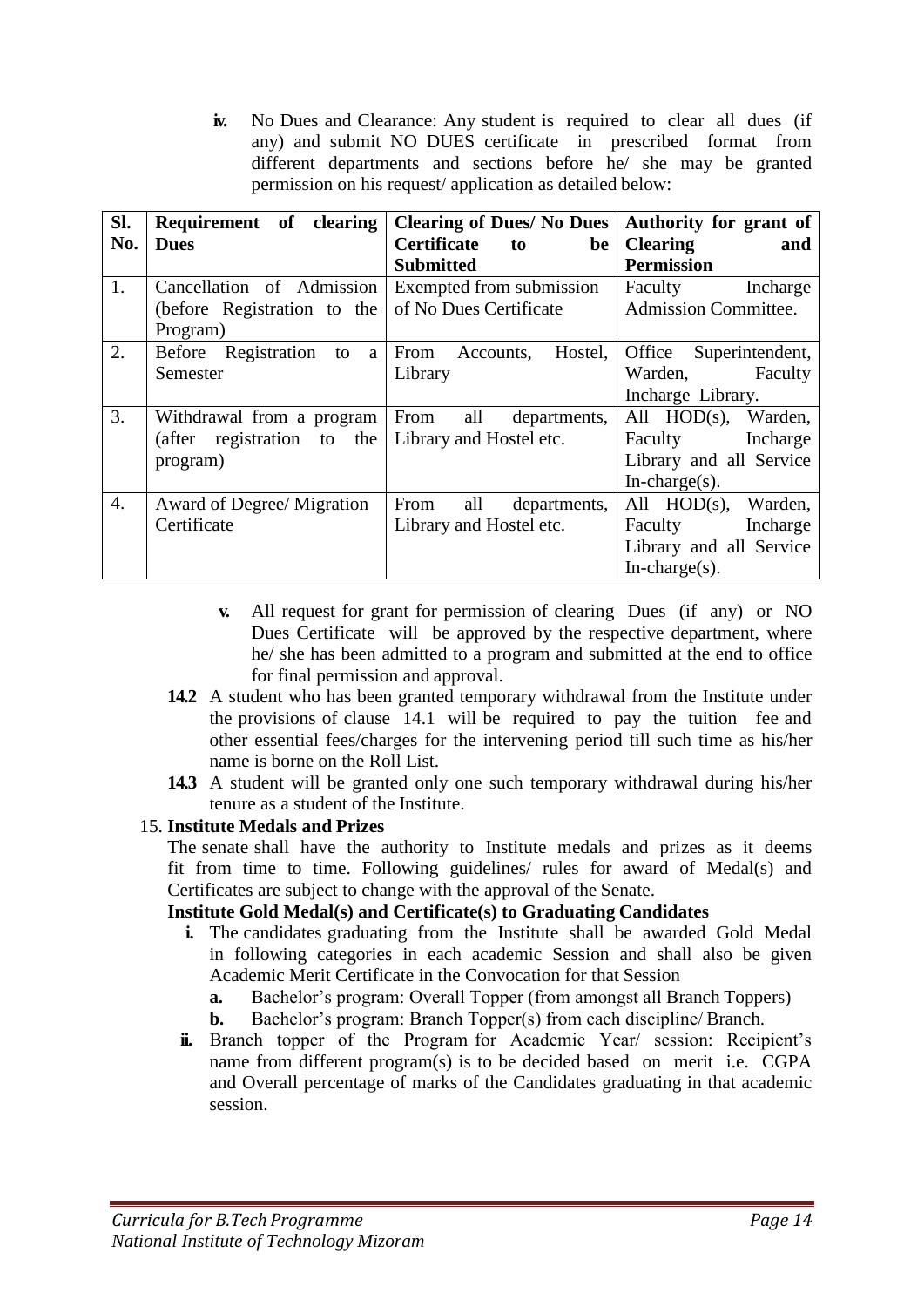- **iii.** The selection of candidate for award of gold medal will be done based on merit as detailed below for determining inter-se-merit and merit rank within Program and discipline/ department.
	- **a.** The candidate must have passed all semester examinations for the program in first attempt and within the time period as prescribed for any Degree program(s).
	- **b.** The candidate must not have been involved in any act of indiscipline or had not been punished/ awarded punishment for an act of indiscipline or adopting unfair practice or unfair means at any examination during his/ her stay at the Institute.

However an act of indiscipline by students in-masse due to certain reasons may be treated differently compared to an act of indiscipline committed by an individual student.

- **c.** The candidate must have highest CGPA among all students who have graduated from the Institute within the time limits for the respective program.
- **d.** If there are more than one candidates having same CGPA then the candidate having higher overall percentage of marks shall be at higher merit rank.
- **e.** Candidates graduating i.e. completing the program in more time than prescribed time for the program shall be listed with merit rank lower than all such students who have graduated in time.
- **iv.** Over all Topper of the program shall be decided on the inter-se-merit of the students for Branch Topper(s) as stated above under respective under graduate and Post graduate program.
- **v.** The Institute shall notify the name(s) and other details of the topper(s) and overall topper for different programs, and place the notification for information to all degree recipients and other concerned. Further objections or any claim for discrepancies from stake holder for consideration will be invited within 15 days with supporting documents for consideration i.e. within 15 days from the date of notification. If no objection/claim is received then the Medal recipient's list shall be considered final.

However, if any claim is received, the same will be verified and corrected (in case of error) by the Faculty Incharge and approved by the chairman Senate.

Award of Academic Merit (Rank) Certificate of the Session

- **i.** The Institute will identify Topper(s) of Each session and Program based on CGPA and overall percentage marks obtained at the end of Spring (Even) End Semester Examination of the session. The other guidelines may be taken from procedure defined above.
- $\ddot{\mathbf{i}}$ . The First  $(1^{st})$  Branch Topper from each semester identified shall be awarded an Academic Merit (Rank) Certificate without any cost. However rank holders from second  $(2^{nd})$  to fifth  $(5^{th})$  on request may be issued on payment of requisite fee decided by the Institute. This fee may be revised by the Institute from time to time.
- **iii.** The candidates having rank below five shall not be issued any academic Merit (Rank) Certificate by the Institute.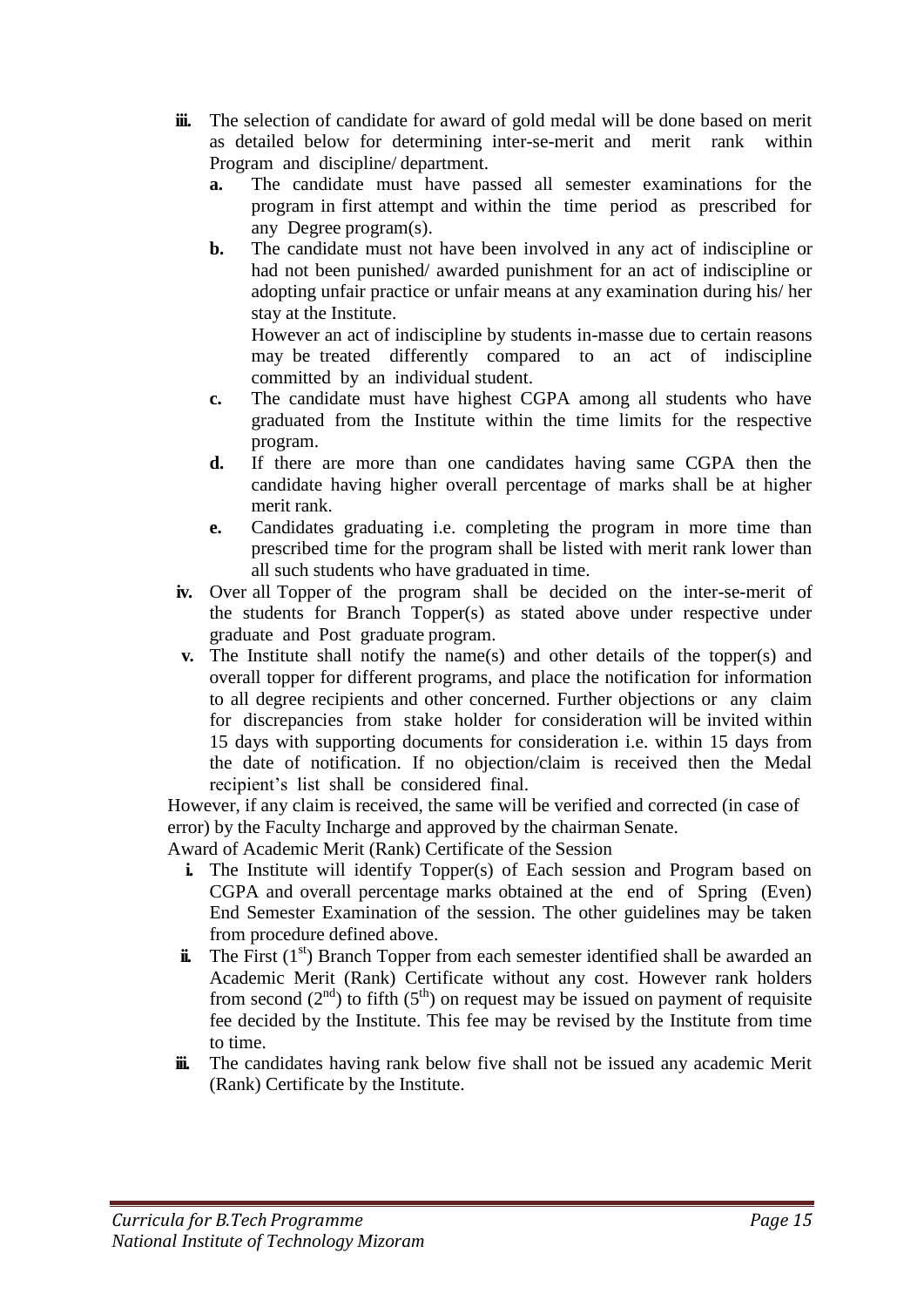#### **16. Issuance of Transcript/ Degree/ Recommendation or any other Certificate**

Transcripts are records of the student's academic performance. These are most valuable private and sensitive documents. Utmost care is taken in recording, storing and issuance. The following are the guidelines for issuance of transcripts and certificates:

- **i.** No student record shall be shown or given to a third party without written consent of the student. The Institute may have discretionary exceptions to this.
- **ii.** No transcripts shall be issued against request made through third parties, i.e. representatives, friends or relatives, agencies etc.
- **iii.** In exceptional cases transcripts may be issued on the request of a third party meeting the following conditions:
	- **a.** The party must carry a power of attorney/ letter of authority with photograph of the person who has been authorized and attested by the student.
	- **b.** The third party must produce affidavit from competent authority to the effect that he/ she assumes full responsibility for any disputes arising from the possibility that the office is misled in sending transcripts to persons who have no legal claims over the document.
	- **c.** The third party will be required to put his/ her thumb impression on the said affidavit.
	- **d.** The third party will not demand that the transcripts be given to him/ her.
	- **e.** The transcript shall be dispatched to the student's permanent address by registered/ Speed post only in a sealed envelope.
- **iv.** Degree and other certificate issued by the office shall be delivered to the student or shall be sent by registered/ speed post to his/ her permanent address only.
- **v.** Upon the request of the students, the office issues the letter of attendance and other certificates. For all such certificates there is a service charge fixed and is required to be deposited in institution.
- **vi.** The Duplicate Transcript / Grade Card will be issued on payment of extra charge fixed by the competent authority.
- **vii.** Request for issue of Duplicate copy of any document such as Degree, Migration, certificate and Provisional Degree must carry Affidavit and Fee fixed for it.
- **viii.** The grade card / transcript shall be issued by the signature of Faculty Incharge (Exam) and verification by Verifying Officer.

#### **17. Relaxation**

The senate may, under exceptional circumstances, consider any case of a student having a minor deficiency in respect of any requirement stated in these regulations and relax the relevant provision of these regulations based on the merit of the case. The ground on which such relaxation is granted shall invariably be recorded and cannot be cited as precedence.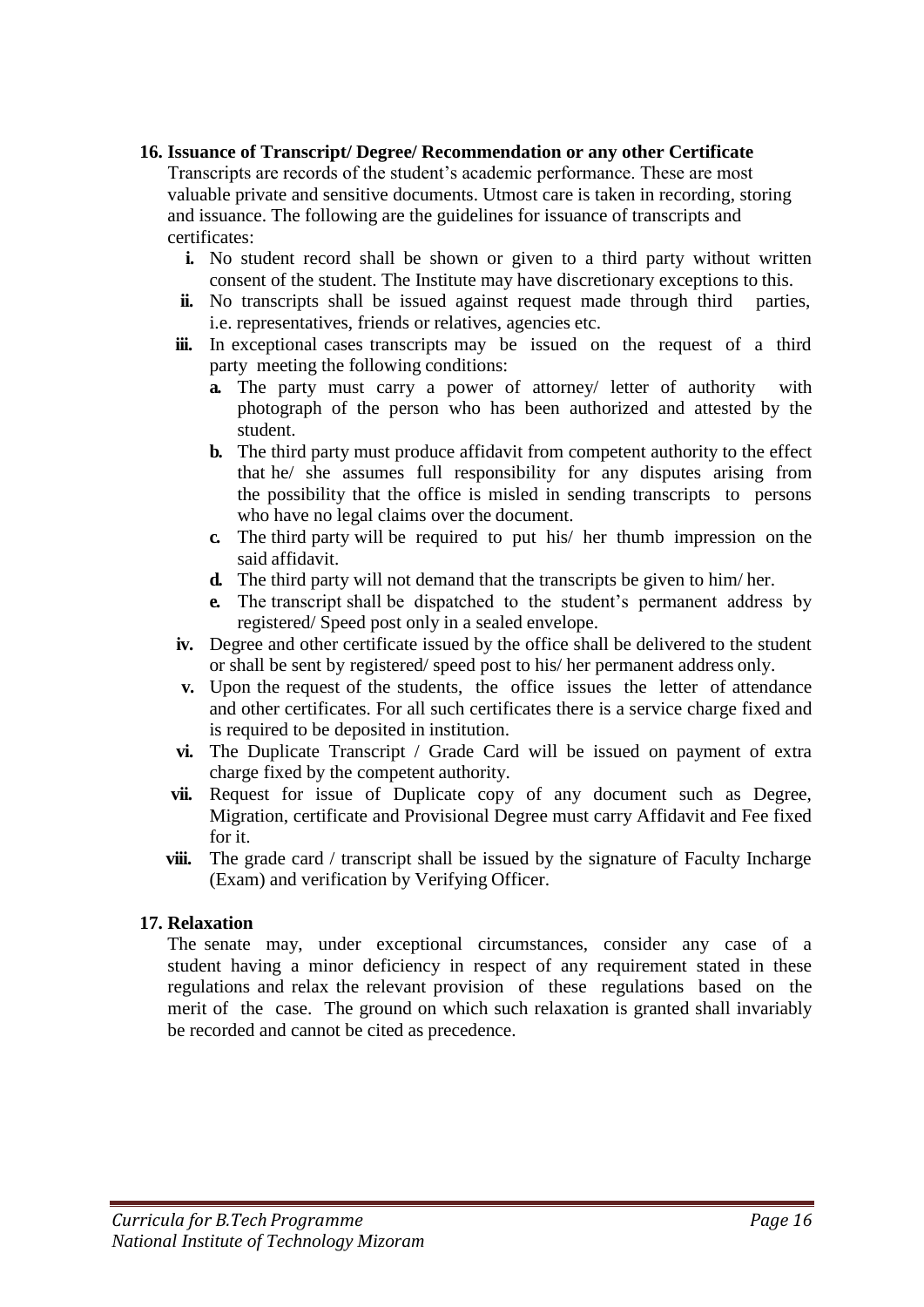## **APPENDIX – I**

## **RULES RELATING TO RESIDENCE REQUIREMENTS**

Following are the detailed rules governing residence requirements of students:

- **1.** The mess of each Hostel shall function as a single integrated unit and shall not, under any circumstances be sub - divided into any kind of groups or sub groups.
- **2.** No married accommodation shall be provided to any student of the undergraduate courses.
- **3.** No student shall come into or give up the assigned accommodation in any Hostel without the prior permission of the Warden.
- **4.** A student shall reside in a room allotted to him/her and may shift to any other room only under the direction/ permission of the Warden.
- **5.** Students shall be required to make their rooms available whenever required for inspection, repairs, maintenance or disinfection and shall vacate the rooms when leaving for the vacations /holidays.
- **6.** Students shall be responsible for the proper care of the furniture, fan and other fitting in the rooms allotted to them and shall generally assist the Warden in ensuring proper use, care and security of those provided in the Hostels for common use of all students.
- **7.** Students will be responsible for the safe keeping of their own property. In the event of loss of any personal property of a student due to theft, fire or any other cause, the Institute shall accept no responsibility and shall not be liable for payment of any compensation.
- **8.** Engaging personal attendants, keeping pets and use of appliances like electric heater, electric iron, oven, refrigerator etc. by a student in the Hostel is prohibited.
- **9.** All students must abide by the rules and regulations of the Hostel as may be framed from time to time.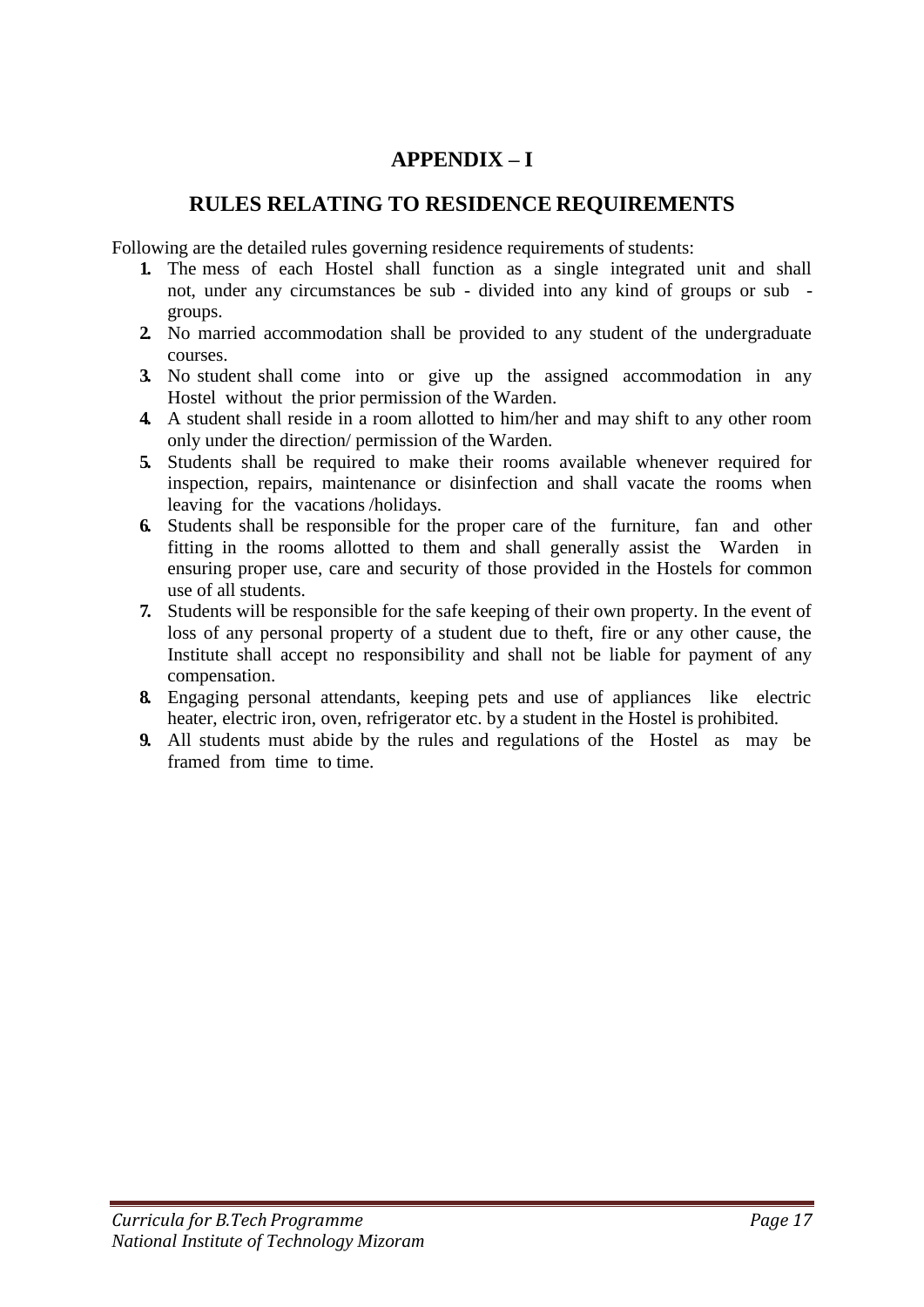## **APPENDIX – II**

### **RULES REGARDING ATTENDANCE**

Following are the rules relating to attendance at classes:

- **1.** Attendance in all classes (lectures + tutorials, laboratories, workshops, EAA including its related camps and other publicized activities etc.) are compulsory. A student may be debarred from appearing at an examination on the ground of unsatisfactory attendance.
- **2.** The teacher concerned may condone absence from classes for a very short period subject to maximum of one week due to unavoidable reasons provided he/she is satisfied with the explanation.
- **3. i**. If the period of absence is for a short duration (of not more than two weeks) application for leave shall have to be submitted to the Head of the Department concerned stating fully the reason for the leave requested for along with supporting document(s) the Head of Department will grant such leave.
	- ii. Absence for a period not exceeding two weeks in a semester due to sickness or any other unavoidable reason for which prior application could not be made may be condoned by the Head of the Department provided he is satisfied with the explanation.
- **4.** If the period of absence is likely to exceed two weeks, a prior application for grant of leave will have to be submitted through the Head of the Department to the Director, with the supporting documents. The decision to grant or condone such leave shall be taken by the Director after considering the recommendation of the Head of Department.
- **5.** It will be the responsibility of the student to get his absence from classes condoned by the appropriate authority.
- **6.** A student must intimate his/her absence to the Warden of the Hostel in which he/she is residing, before availing of any leave. Failing to do so will be construed as breach of discipline and will be dealt with as per provision in *Appendix - III*.
- **7.** In case of natural calamity/ illness/ family problem etc. the condonation / relaxation in Attendance requirement shall be decided by the committee constituted for the purpose.
- **8.** Late Registration or condonation allowed on any ground does not permit compensation in marks for attendance or in marks for internal evaluation.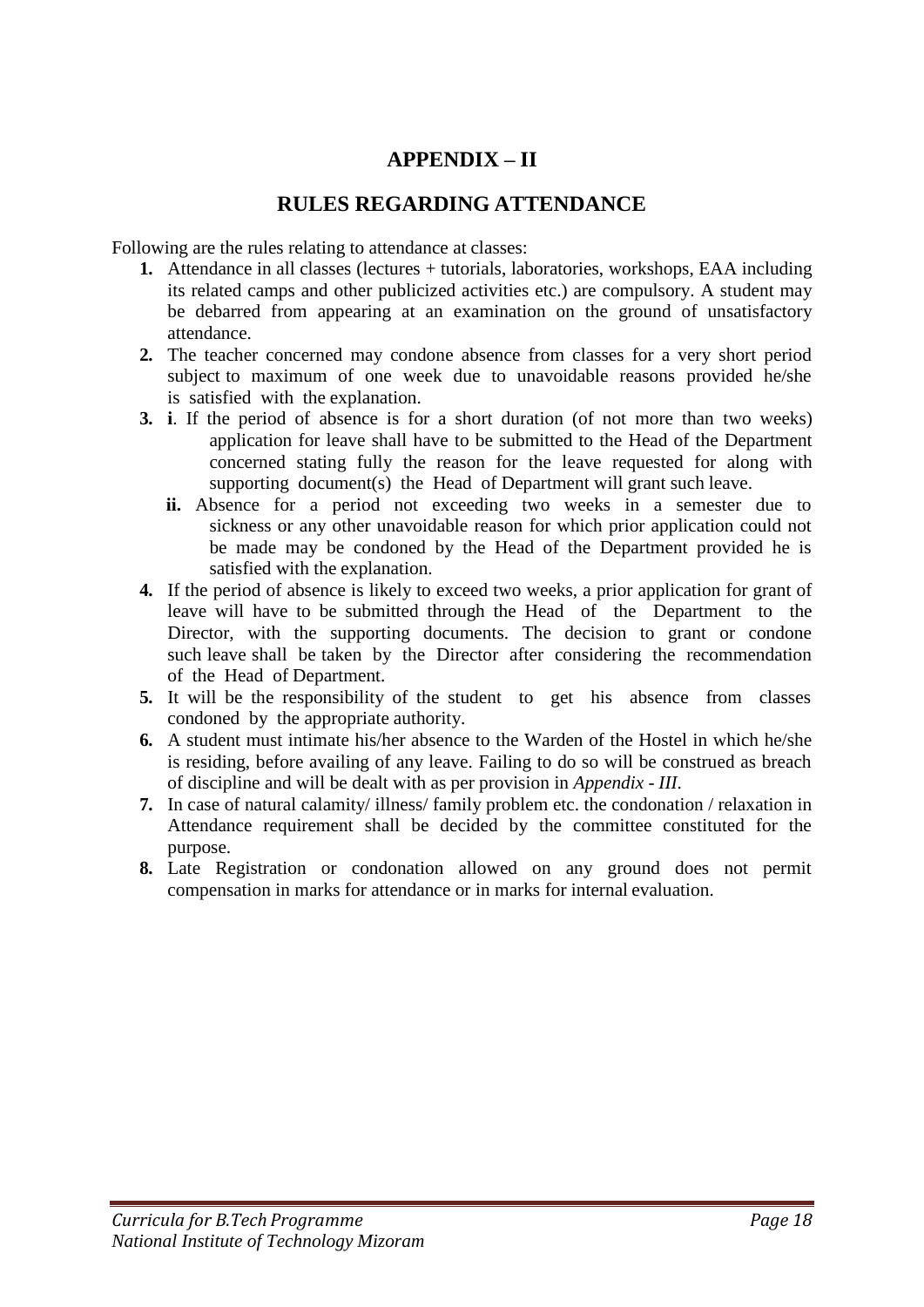## **APPENDIX – III**

## **RULES REGARDING CONDUCT AND DISCIPLINE**

Following rules shall be in force to govern the conduct and discipline of all students:

- **1.** Students shall show due respect to the teachers of the Institute, the Wardens of the Hostels, the Sports Officers and Officers of the National Social Service; proper courtesy and consideration should be extended to the employees of the Institute and of the Hostels. They shall also pay due attention and courtesy to visitors.
- **2.** Students are required to develop a friendly relationship with fellow students. In particular, they are expected to show kindness and consideration to the new student, admitted to the Institute every year. Law bans ragging in any form to anybody - acts of ragging will be considered as gross indiscipline and will be severely dealt with.
- **3.** The following acts of omission and/or commission shall constitute gross violation of the code of conduct and are liable to invoke disciplinary measures
	- **i.** Ragging as defined by Hon'ble Supreme Court Order(s) writ application No. (C) 656/1998.
	- **ii.** Furnishing false statement of any kind in the form of application for admission or for award of scholarship etc.
	- **iii.** Displaying lack of courtesy and decorum; resorting to indecent behavior anywhere within or outside the campus.
	- **iv.** Willfully damaging or stealthily removing any property/belongings of the Institute. Hostel or fellow students.
	- **v.** Possession, consumption or distribution of alcoholic drinks of any kind of hallucinogenic drugs
	- **vi.** Adoption of unfair means in the examinations.
	- **vii.** Organizing or participating in any group activity in company with others in or outside the campus without prior permission of the Director.
	- **viii.** Mutilation or unauthorized possession of library books.
	- **ix.** Resorting to noisy and unseemly behavior, disturbing studies of fellow students.
	- **x.** Not intimating his/her absence to the warden of the Hostel before availing any leave.

Commensurate with the gravity of the offence the punishment may be reprimand, fine expulsion from the Hostel, debarment from an examination, rustication for a specified period or even outright expulsion from the Institute.

**4.** For an offence committed (a) in the Hostel (b) in the Department or a classroom and (c) elsewhere the Warden, the Head of Department and the teachers, respectively, shall have the authority to reprimand or impose fine or take any other suitable measure.

All cases involving punishment other than reprimand shall be reported to the Chairman of the Standing Disciplinary Committee.

**5. i**. All major acts of indiscipline, which may have serious repercussion on the general body of students and/or which may warrant a uniform and more formalized nature of investigation, shall be conducted by the Standing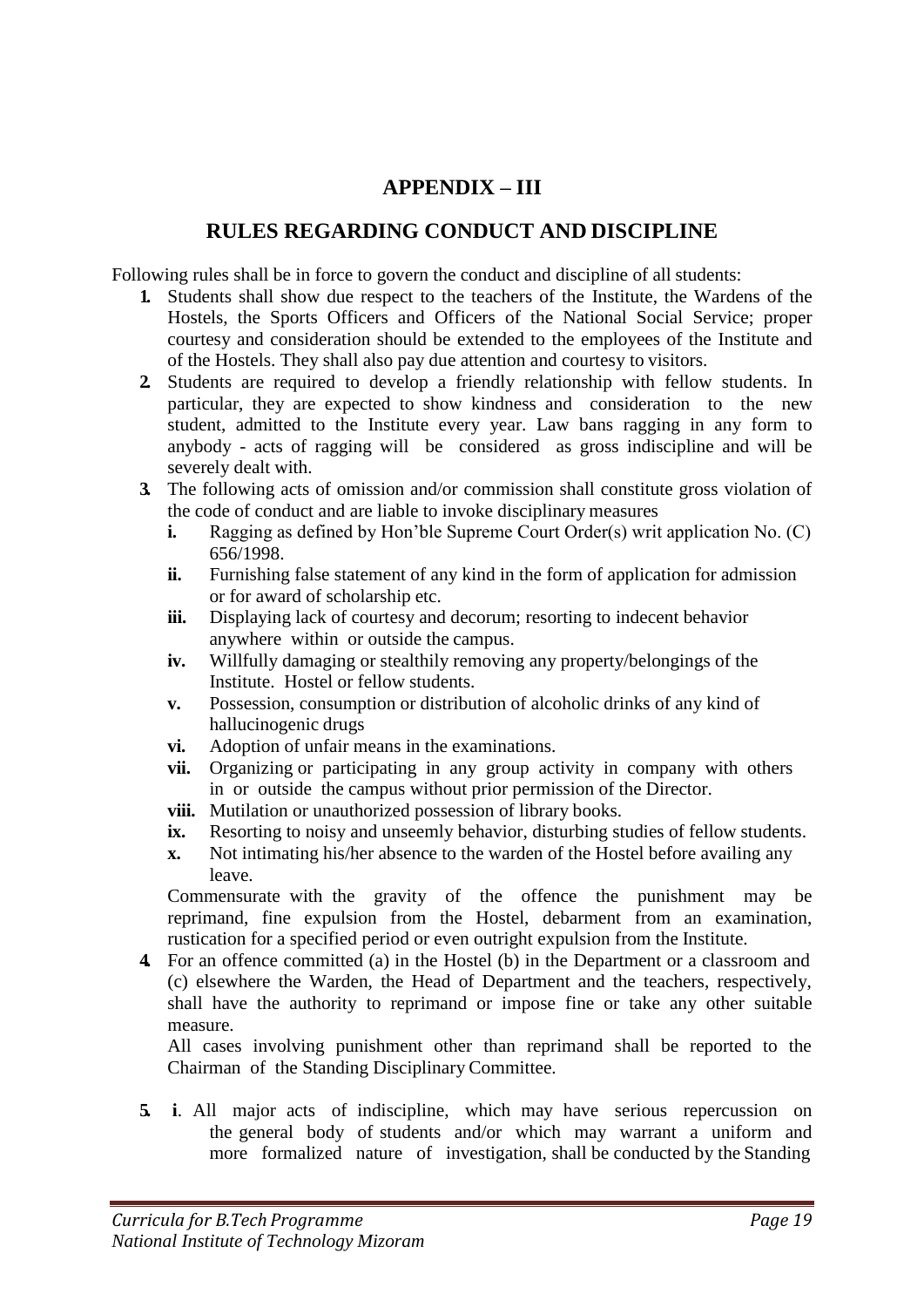Institute Disciplinary Committee appointed by Senate The standing Disciplinary Committee consists of the following ex-officio and other members:

- **a.** Faculty appointed by the Director -- Chairman<br> **b.** Eaculty Incharge Academics -- Member
- **b.** Faculty Incharge, Academics -- Member
- **c.** Warden of the Hostel of Residence of which the student concerned -- Member
- **d.** One Faculty nominated by the Senate by rotation for two years Member
- **e.** One Student representative (for one year) -- Member<br> **f.** The Registrar Cheputy Registrar -- Member Secretary

**f.** The Registrar/ Deputy Registrar In addition, the Chairman may invite any other person(s) to be associated with the proceedings of a particular case, if their participation is considered necessary in disposing of the matter.

- **ii.** Recommendation of the committee, which will include the suggested punishment in cases of guilt proven, will be forwarded to the Chairman Senate for necessary action.
- **6.** Cases of adoption of unfair means in an examination shall be dealt with by the committee on Examination Malpractice consisting of the following members:
	- **i.** Faculty appointed by the Director -- Chairman
	- **ii.** Head of the Department to which the reported student belongs -- Member
	- **iii.** The Invigilator reporting the case -- Member
	- **iv.** The Invigilator-in-Charge of the Examination Hall concerned -- Member
	- **v.** Faculty Incharge Academics -- Member
	- vi. Faculty Incharge Examination -- Member
	- vii. The Registrar/ Deputy Registrar -- Member Secretary

The Committee shall recommend appropriate measures in each case to the Chairman of the Senate for awarding the punishment.

### **7. Unfair means and Malpractice at Examination**

If any student is found involved in malpractice and unfair-means practice at Mid Semester or End Semester Examination then

- **i.** The Hall in-charge is required to submit a detailed report to the Faculty Incharge Examination/ regarding nature of malpractice and/ or Unfair-means adopted by the student with relevant evidence (if any) with signature of the invigilators.
- **ii.** The student shall be debarred from appearing at the examination in which he/she has been reported and legal action may also be taken as per rules.
- **iii.** The Faculty Incharge Examination or Competent Authority after consultation with subject/ course expert regarding evidence of Malpractice/ Unfair-means adopted by the student will issue notice to the student regarding status for appearing at subsequent Examination(s).
- **iv.** The answer sheet with a copy of report is required to be sealed in separate envelop and placed before the Unfair-means Committee for necessary decision and recommendation of action.
- **v.** The details of category and punishment in different case of malpractice and Unfair-means cases are placed at *Appendix – XII*.

#### **8. Stay-out or Walk-out from Examinations**

Students are expected to appear at the examination as per schedule notified, and any grievance with respect to question paper or any other matter related to the examination be discussed with the HOD after the examination and submit their representation with signature of all those students who have something to say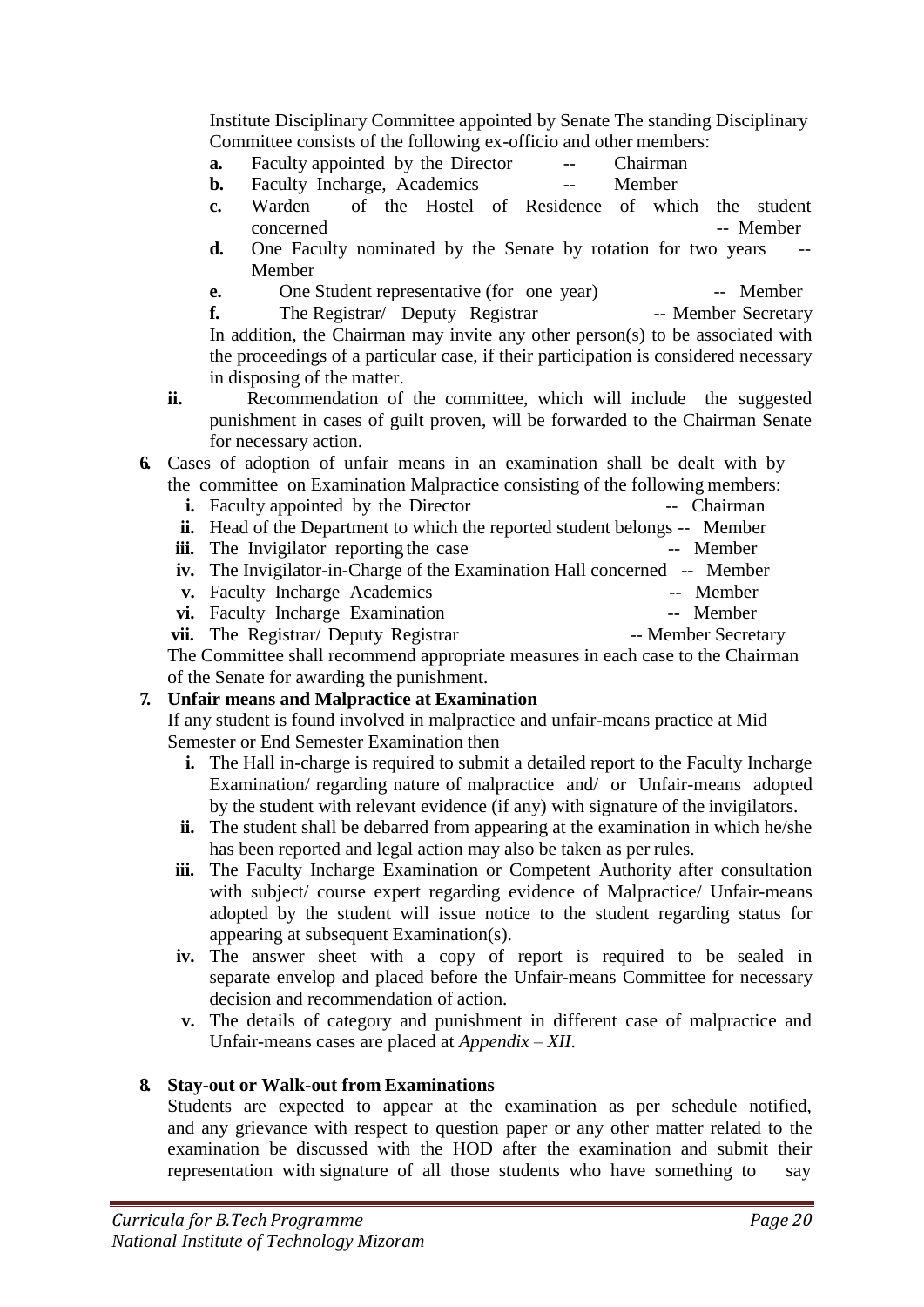regarding the examination question paper difficulties. Any kind of disturbance or staging WALK-OUT shall be considered as a serious act of indiscipline.

There shall be no re-examination, if student(s) STAY-OUT/ WALK-OUT from the examination hall. However in special circumstances the issue of reexamination of courses/ subjects for theory component and/ or Practical component for student(s) who have STAYED-OUT or WALKED-OUT from the examination shall be decided by a Competent Committee constituted for the purpose.

If any re-examination is recommended, then that examination shall be conducted along with Special Examination, and grades awarded shall be one lower than the actual grade as detailed under clause 5.2 of APPENDIX – VIII: GUIDELINES FOR AWARD OF LETTER GRADES.

**9.** The Chairman, Senate shall have the power to decide cases not mentioned above on recommendation of the Disciplinary Committee.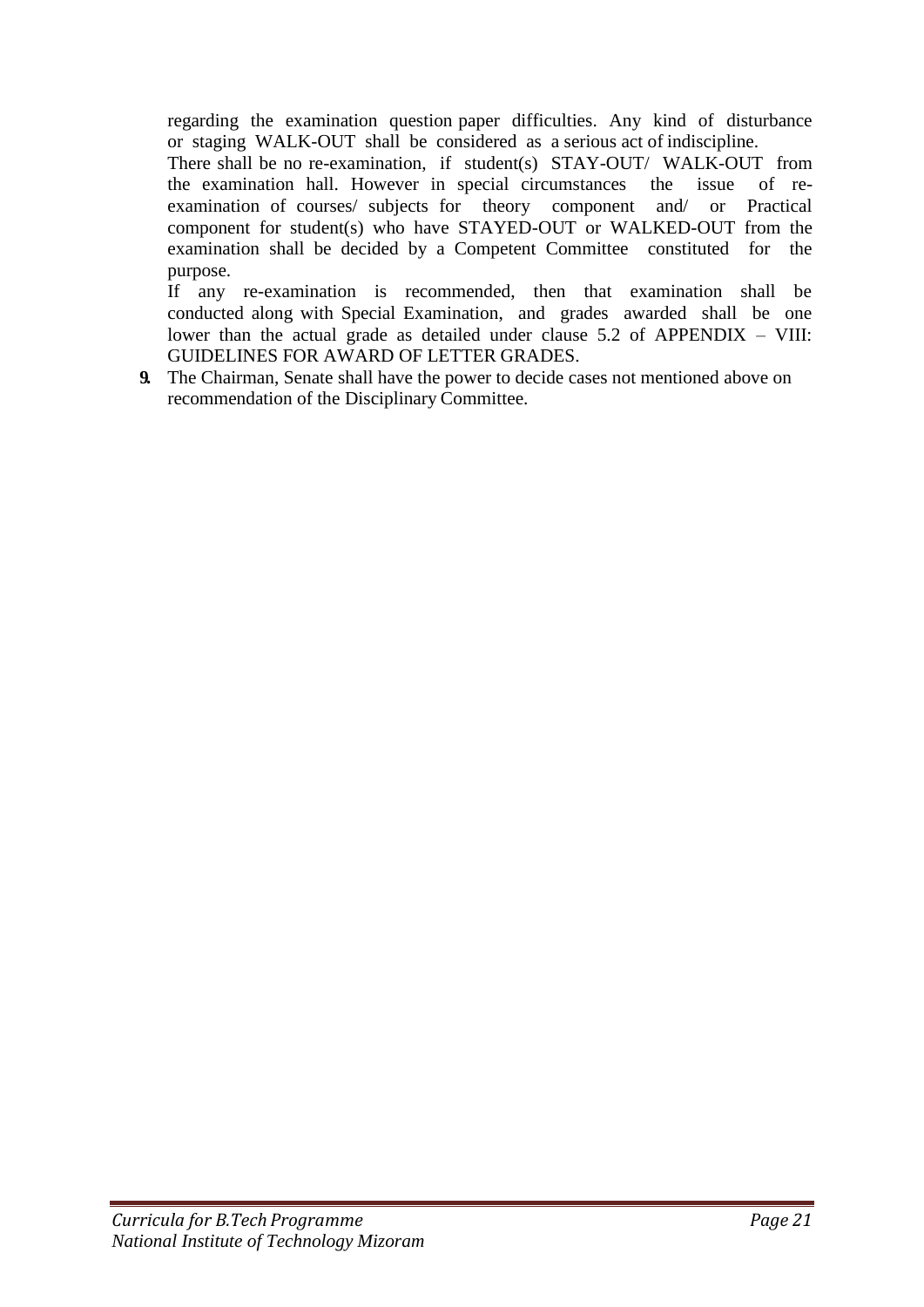## **APPENDIX – IV**

### **RULES FOR CHANGE OF BRANCH**

- **1.** A student admitted to a particular branch of the B. Tech course will normally continue studying in that branch till completion.
- **2.** However, in special cases the Institute may permit a student, admitted through AIEEE, to change from one branch of studies to another after the first two semesters. Such changes will be permitted, strictly in accordance with the provisions laid down hereinafter.
- **3.** Only those students will be eligible for consideration for a change of branch after the Second (Spring) Semester, who have
	- **i.** Completed all the credits prescribed in the first semesters of their studies, in their first attempt without having had to pass any course requirement in the special examination and/ or summer quarter.
	- **ii.** Obtained a CGPA, at the end of the Second (Spring) Semester, not lower than (i) 8.0 for a change to another Engineering discipline.
- **4.** Students admitted to 4 Year B. Tech. Programs are eligible for consideration for a change of branch to any Engineering course.

Application for a change of branch must be made by intending eligible students in the form prescribed for this purpose. The faculty incharge (academics) will call for application sometime in the Spring Semester of each academic year and the completed forms must be submitted to him by the last date specified in his notification.

- **5.** Students may enlist up to five choices of branch, In order of preference, to which they wish to change over. It will not be permissible to alter the choices after the application has been submitted.
- **6.** Change of branch shall be made strictly on the basis of inter -se- merit of the applicants. For this purpose the CGPA obtained at the end of the second (Spring) Semester shall be considered. Ties will be broken by the rank of qualifying examination of the applicants.
	- **i.** In making the change of branch, those applicants shall be first considered who have secured a rank within top 1% (one percent), rounded to the nearest integer, amongst all the first year students in terms of the CGPA scored at the end of the second (spring) Semester. Change of branch requested by such applicants shall be made without any constraint.
	- **ii.** The remaining applicants may be allowed a change of branch, strictly in order of inter- se- merit, subject to the limitation that the actual number of students in the third (Autumn) Semester, in the branch to which the transfer is to be made, does not exceed 110% of the sanctioned yearly intake for that Branch.
	- **iii.** Also such change from any branch is to be made keeping in view that the total strength of the branch does not fall below 90% of the exiting/ sanctioned yearly intake for that branch. The sanctioned yearly intake of a particular branch shall be the number sanctioned by the Senate as the intake for that branch for the particular year of entry of the applicants. To compute the total number of students in the first year, sum of the sanctioned yearly intake of all the branches will be taken.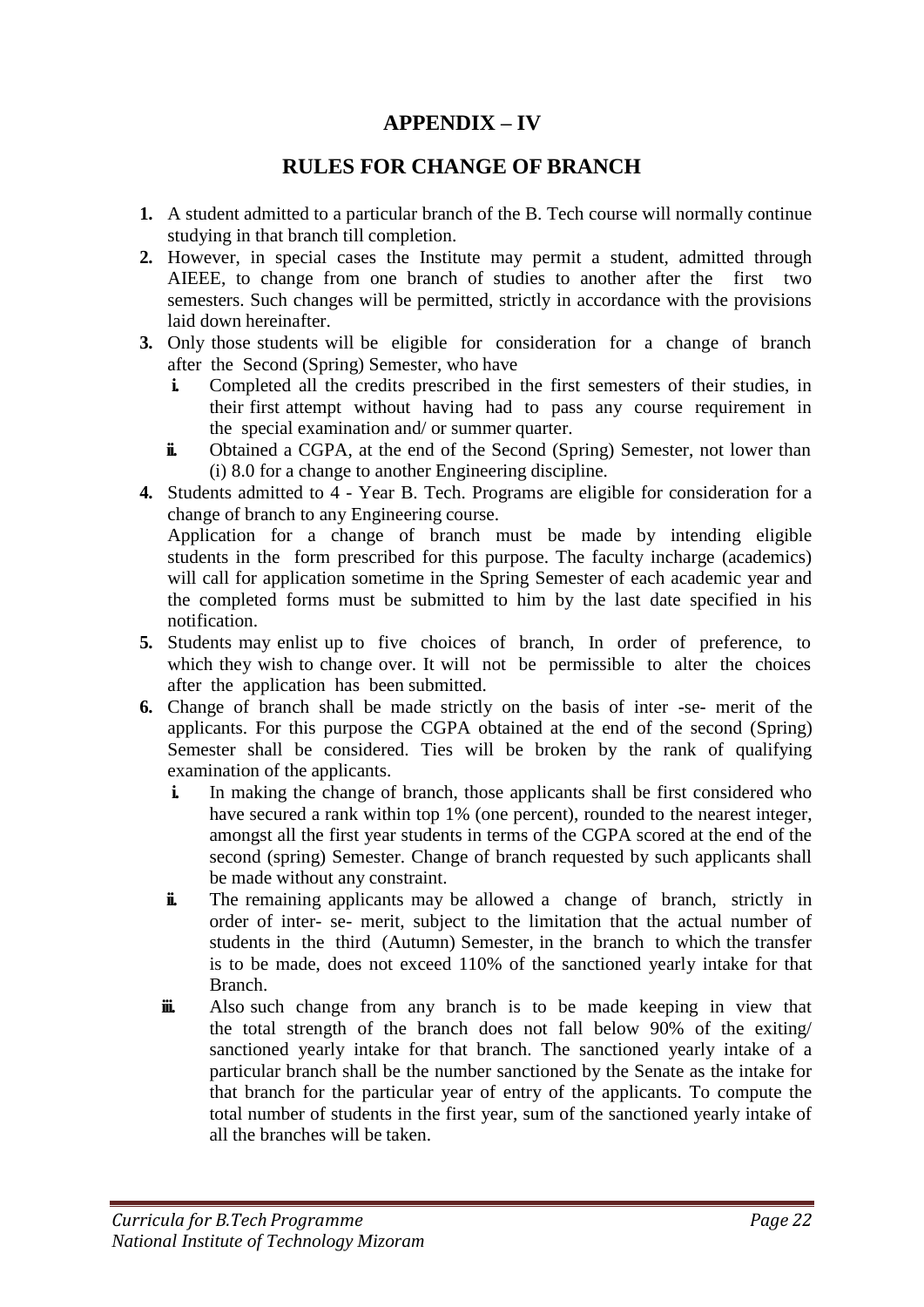For the purpose of calculating the actual number of students in a particular branch, the number of students joining the branch under Clause 6(i) is to be included.

- **7.** All changes of branch made in accordance with the above rules will be effective from the Third (Autumn) Semester of the applicants concerned. No changes of branch shall be permitted here after.
- **8.** All changes of branch will be final and binding on the applicants. No student will be permitted, under any circumstances, to refuse the change of branch offered,
- **9.** Notwithstanding the provisions of foregoing paragraphs the Senate may, under very special circumstances, permit the transfer of a student from one branch to another, in deviation of the above mentioned rules. In each such case the special reasons for which the transfer is permitted must be recorded in the Senate resolution. Such transfers, if any, will be over and above the regular transfers, and their number will not be counted in the computation of 'Actual Number of Students' in a given branch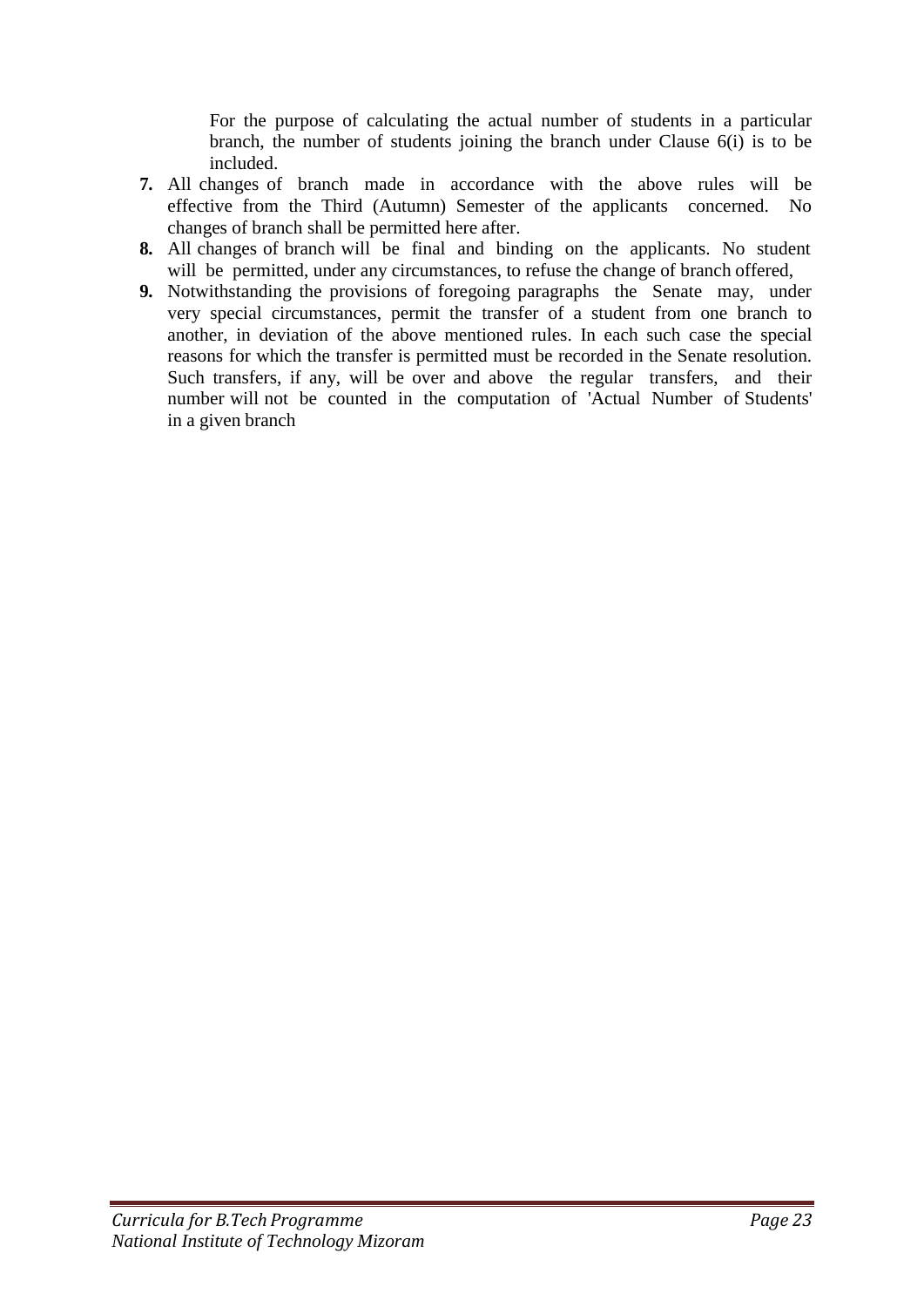## **APPENDIX – V**

# **COMMON CURRICULA OF 1ST AND 2ND SEMESTER OF FOURYEAR B. TECH PROGRAM**

| Sl.              | <b>Course Code</b> | <b>Course Title</b>                    | $L-T-P$       | <b>Credits</b> |
|------------------|--------------------|----------------------------------------|---------------|----------------|
| No.              |                    |                                        |               |                |
|                  | <b>HUL1101</b>     | <b>Communicative English</b>           | $3 - 0 - 0$   | 6              |
| $\mathbf{2}$     | <b>MAL1101</b>     | Mathematics $-I$                       | $3 - 1 - 0$   | 8              |
| 3                | <b>PHL1101</b>     | Physics                                | $3 - 0 - 0$   | 6              |
| $\boldsymbol{4}$ | PHP1101            | <b>Physics Practical</b>               | $0 - 0 - 2$   | 2              |
| 5                | <b>MEL1101</b>     | <b>Engineering Mechanics</b>           | $3 - 0 - 0$   | 6              |
| 6                | <b>MEP1101</b>     | <b>Engineering Mechanics Practical</b> | $0 - 0 - 2$   | 2              |
| 7                | <b>CSL1101</b>     | <b>Computer Programming</b>            | $3 - 0 - 0$   | 6              |
| 8                | <b>CSP1101</b>     | <b>Computer Programming Practical</b>  | $0 - 0 - 2$   | 2              |
|                  |                    | <b>TOTAL</b>                           | $15 - 1 - 06$ | 38             |

#### **B. Tech. SEMESTER – I**

#### **B. Tech. SEMESTER – II**

| SI.              | <b>Course Code</b> | <b>Course Title</b>                 | $L-T-P$      | <b>Credits</b> |
|------------------|--------------------|-------------------------------------|--------------|----------------|
| No.              |                    |                                     |              |                |
|                  | <b>HUL1202</b>     | Social Science                      | $2 - 0 - 0$  | 4              |
| $\overline{2}$   | <b>MAL1202</b>     | Mathematics $-$ II                  | $3 - 1 - 0$  | 8              |
| 3                | <b>CHL1201</b>     | Chemistry                           | $3 - 0 - 0$  | 6              |
| $\boldsymbol{4}$ | <b>CHP1201</b>     | <b>Chemistry Practical</b>          | $0 - 0 - 2$  | $\overline{2}$ |
| 5                | <b>EEL1201</b>     | <b>Basic Electrical Engineering</b> | $3 - 0 - 0$  | 6              |
| 6                | <b>EEP1201</b>     | <b>Basic Electrical Engineering</b> | $0 - 0 - 2$  | $\overline{2}$ |
|                  |                    | Practical                           |              |                |
| 7                | <b>MEL1202</b>     | <b>Engineering Drawing</b>          | $4 - 0 - 0$  | 8              |
| 8                | <b>MEP1203</b>     | Workshop                            | $0 - 0 - 2$  | 4              |
|                  |                    | <b>TOTAL</b>                        | $15 - 1 - 6$ | 40             |
|                  |                    |                                     |              |                |

A course code shall be **DDTXNMM** (EEL1201).

- **DD** indicates the code of department, which is offering the subject.
- **T** indicates the type of subject.
- X indicates course type like 1 for UG, 2 for PG, 3 for Ph. D. etc.
- **N** indicates the semester.
- **MM** indicates the course number in the category.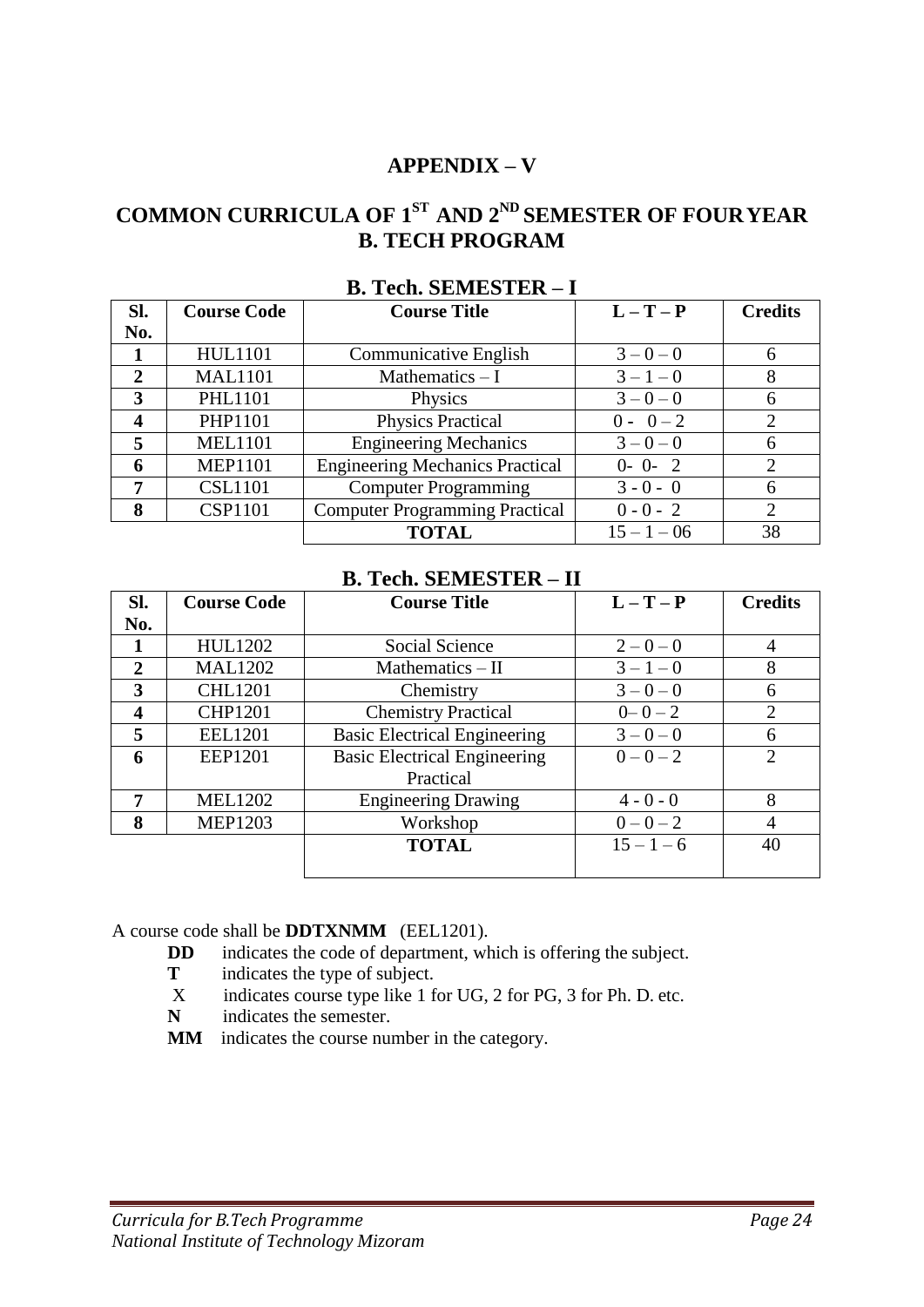## **APPENDIX – VI**

## **CO- ORDINATION COMMITTEES FOR U.G. STUDIES**

**Composition:** One Co-ordination Committee would be constituted for each subject taught by more than one teacher of one or more Department/ Centers. Each committee would consist of all the teachers who are involved with the teaching of the subject during the semester. One of its members would be nominated by the Head of that Department, under whose name the subject is being offered, to act as its Chairman.

**Tenure:** The semester in which the subject is being offered

#### **Functions:**

- **i.** To lay down the course plan for the subject.
- **ii.** To co-ordinate instructions and progress of teaching in the subject and to ensure that the full syllabus is covered.
- **iii.** To review periodically the performance of students who have registered in the subject.
- **iv.** To forward the results of the examinations and the final grades obtained by each student taking the subject to the concerned Head of the Department.
- **v.** To moderate the Question papers on the subject and ensure that the syllabus is well covered by the Question papers.

**Frequency of Meetings**: Each Co-ordination Committee shall meet at least two times during the semester.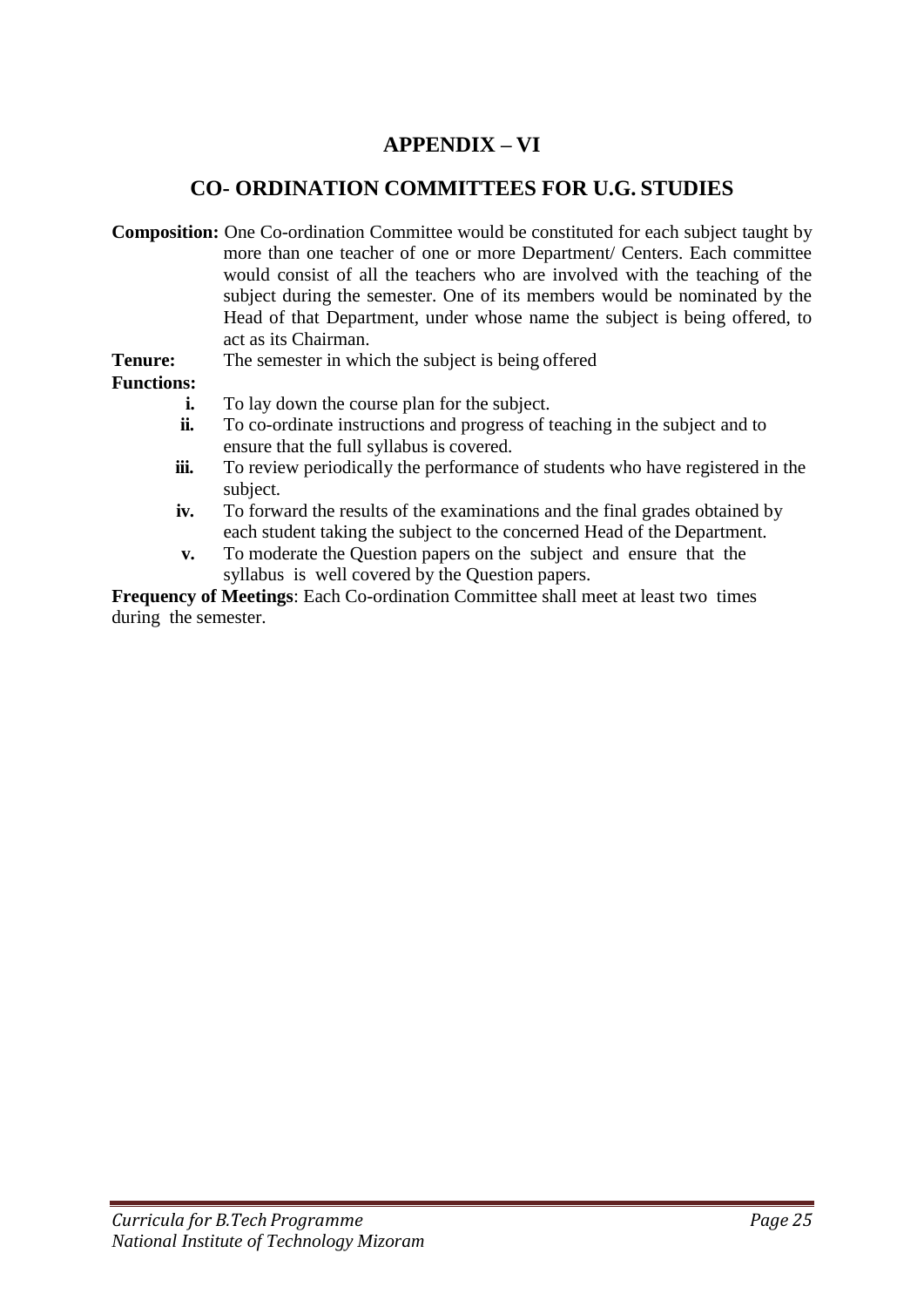## **APPENDIX – VII**

## **CREDIT OF A SUBJECT IN SEMESTER**

Credit in any Semester is based on Lecture, Tutorial and Practical  $(L T - P)$  hours assigned for the subject, as indicated below.

**Lecture/ Tutorial**: One hour per week in a semester will be equivalent to two credits. **Practical**: One hour per week in a semester will be equivalent to one credit.

Credit of a Subject offered in a Semester =  $L + T + P$ 

**Example:** Course XXXXX: 8credits (3-0-2)

The credits indicated for this course are computed as follows:

3 hours /week lectures= 6 credits

0 hours/week tutorial= 0 credit

2 hours /week practical=  $2X1=2$  credits

**Total**= $6+0+2=8$  credits

Also,  $(3-0-2)$  8 credit course =  $(3 h$  Lectures + 0 h Tutorial + 2 h Practical) per week= 5 contact hours per week.

Few courses are without credit and are referred to as non-credit (NC) courses.

Credit of any subject will be an integer number. If Credit calculated as stated above has any fractional part that needs to be rounded off to an integer number.

In case the course credit is a fractional number greater than or equal to 0.5, then it should be rounded up to next higher integer. If fractional part is less than 0.5 then should be ignored.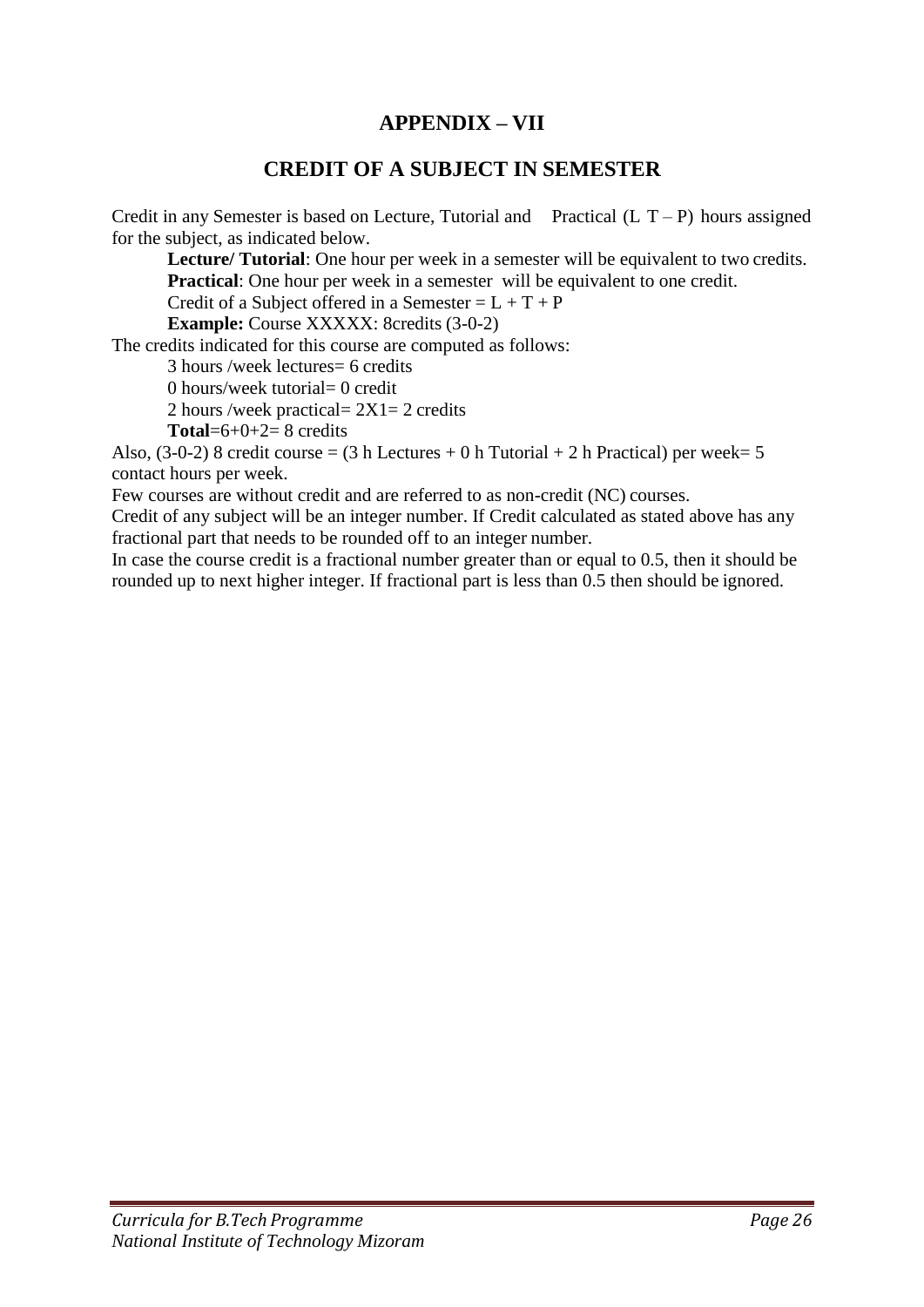## **APPENDIX – VIII**

#### **GUIDELINES FOR AWARD OF LETTER GRADES**

- **1.** In general there shall be no rigid marks to grade linkage. Difficulty levels of the examinations, tests, assignments, viva-voce and other factors that contributed to the final marks are to be considered by the teacher/co-ordination committee of a subject while converting marks into letter grades.
- **2. i.** The grades **FF and AA** are to be considered as bench mark grades.
	- **ii.** For subjects which have a laboratory component (P-component), to secure any grade higher than **'FF'** a student has to achieve at least the cut-off marks in both the theory component and the laboratory component. Otherwise, he/she has to achieve higher than the cut-off marks in the theory component alone.
		- **iii.** The cut-off marks below which a student would be assigned an **'FF' grade is 35** for the theory component and **40 for the laboratory** component.
	- **iv.** The exceptionally brilliant performance is to be assigned an **'AA' grade**. Even the best student of any class needs to be good enough to be awarded the **'AA'**  grade.
- **3.** In the case of a relatively large class and/or classes where the performance level depicts more or less a normal distribution:
	- **i.** The average performance ( mean value of marks) is to be assigned **'BC'** grade.

However, if by teacher's/co-ordination committee's perception the general level of the class is considered to be appreciably high, the average performance may be assigned **'BB'** grade.

- **ii.** All other marks to grade conversion are to be done relatively with respect to the average performance in between (but excluding) the **FF and AA** grades, which have already been assigned, by choosing appropriate boundary marks between grades.
- **4.** In the case where a student appears in the re/special examination, the conversion from marks to grade would be done applying the same norm as was framed for the original class.
- **5.** Due to disciplinary reasons or any other reason if a student is recommended for appearing at regular/ Special end semester examination with reduced grades, then the grade award will be one lower than the actual grade thus scored, except that of performance grade **'DD**' remains unaltered. Grades shall be as elucidated in the table given below:

| <b>Grade Obtained</b> | Grade to be awarded |
|-----------------------|---------------------|
| FF                    | FF                  |
| DD                    | DD                  |
| CD                    | <b>DD</b>           |
| CC                    | CD                  |
| <b>BC</b>             | CC                  |
| <b>BB</b>             | <b>BC</b>           |
| AB                    | <b>BB</b>           |
|                       | ΑR                  |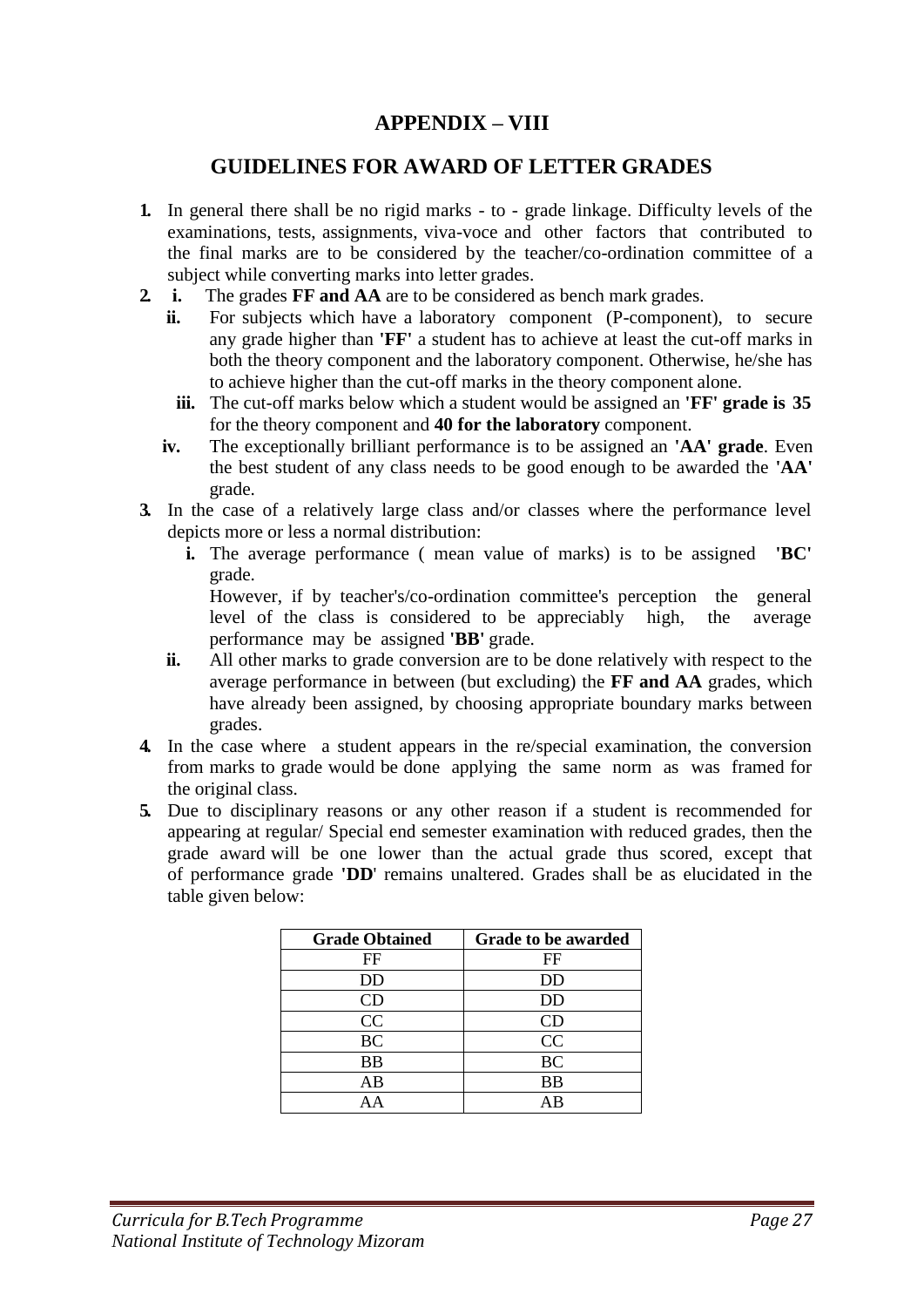To arrive at the lowered grade as above, the student's marks shall be reduced by 10% of the full marks from the marks obtained in each component. However in case of "DD" grade marks shall be reduced only up to minimum limit of passing marks in that component (i.e. up to minimum 35% for theory and 40% for practical component). In case of "FF" grade NO Change or reduction of marks shall be done.

- **6.** Co-ordination committee would moderate the results of the different sections of a class if wide disparity in performance across sections were observed.
- **7.** All the requirements for the laboratory component are to be satisfied by a student within deadline set-up by the teacher/ co-ordination committee before the start of the end - semester examination. If a student due to a genuine reason like illness of himself/ herself or calamity in the family, cannot complete a particular subcomponent, the teacher/co-ordination committee may allocate him/her additional time. In this case an II-grade if needed may temporarily be allocated to the student in the subject. However, the requirement in any case has to be fulfilled within 15 days after the end of the end - semester examination and the grade finalized.
- **8.** There is a provision of Re/Special examination for all students, who have been declared fail in any course in theory or practical or both component in Autumn/ Spring End Semester examination. However such provisions are not permitted for courses having only Practical Component.
- **9.** Grade Card/ Transcript and Academic Status: Cumulative Grade Point Average (CGPA) will be calculated for only such students who have passed all courses till previous semester. The academic status of a student in a particular semester shall be based on total performance/ evaluation for the courses offered for the program during the current semester.

The academic status shall be also recorded on the Grade Card issued to the student.

- **10.** The Duplicate Transcript / Grade Card will be issued on payment of extra charge fixed by the competent authority.
- **11.** Request for issue of Duplicate copy of any document such as Degree, Migration, certificate and Provisional Degree must carry Affidavit and Fee fixed for it.
- **12.** The grade card/ transcript shall be issued by the signature of Deputy Registrar / Faculty Incharge (Examination) after verification.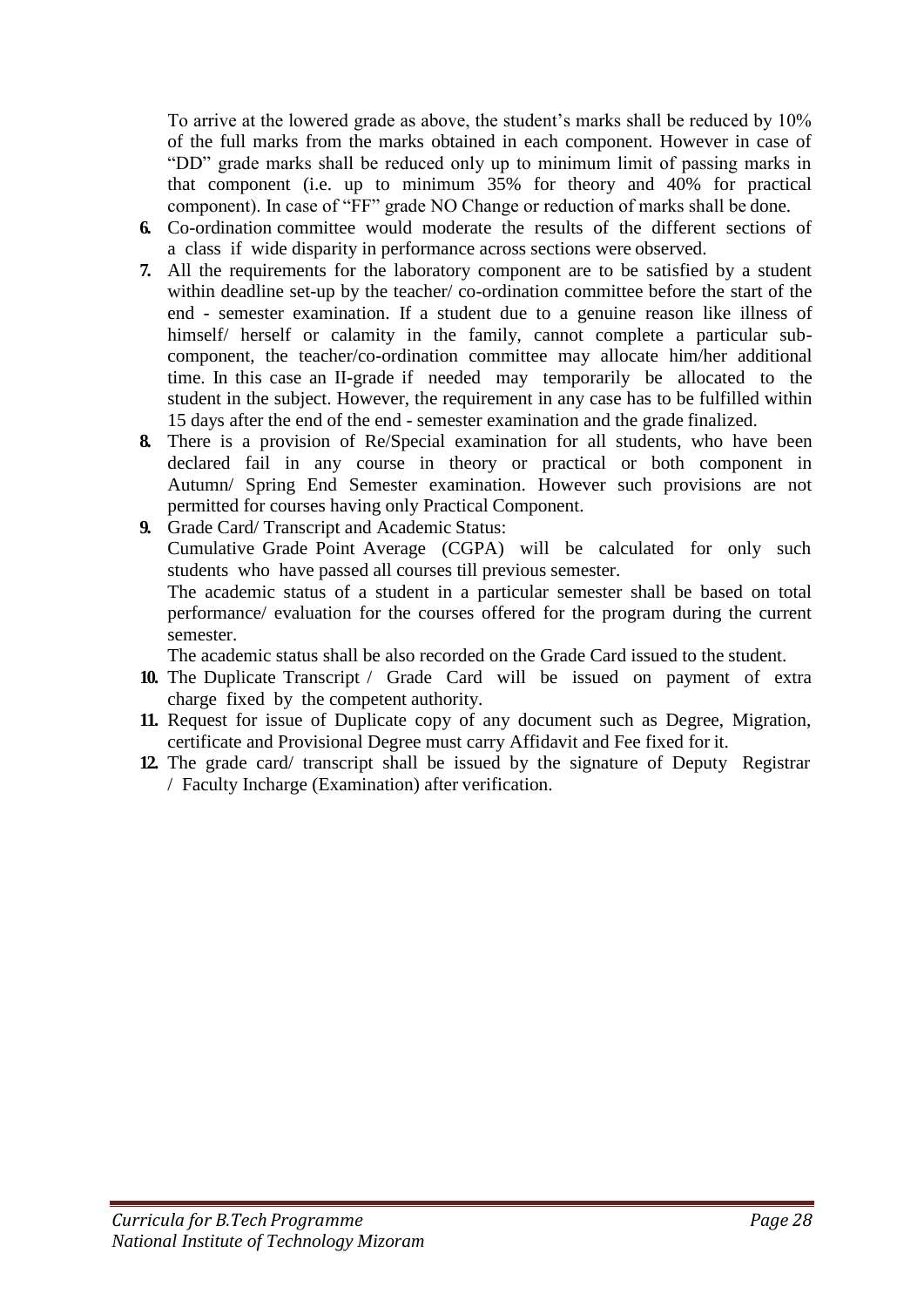## **APPENDIX – IX**

#### **RULES REGARDING RE/ SPECIAL EXAMINATION**

- **1.** Except as specified in Clause 12.3(ii)(b), a student will be eligible to appear in the re/ special examination in a subject if he/she had actually appeared at the last end - semester examination in that subject and obtained the grade 'FF'.
- **2.** A student will not be allowed to appear in more than 5 (five) subjects in the reexaminations.
- **3.** Intending students must submit their application, countersigned by the teacher(s) of the subject(s) or the Head of the Department concerned, along with the necessary fees to the Faculty Incharge (Examination) by the date as announced by a notification.
- **4.** The re-examinations shall be held on such dates as laid down in the Academic Calendar for the year or as notified separately.
- **5.** The student appearing at re-examination for any course(s) having 'FF' Grade, their marks shall be computed by substituting marks of re-examination in place of previous end semester examination marks, however internal marks shall remain same and accordingly grade shall be awarded.
- **6.** The final grades awarded to the students must be sent to the Faculty Incharge (Examination) within 3 days from the date the special examination was held.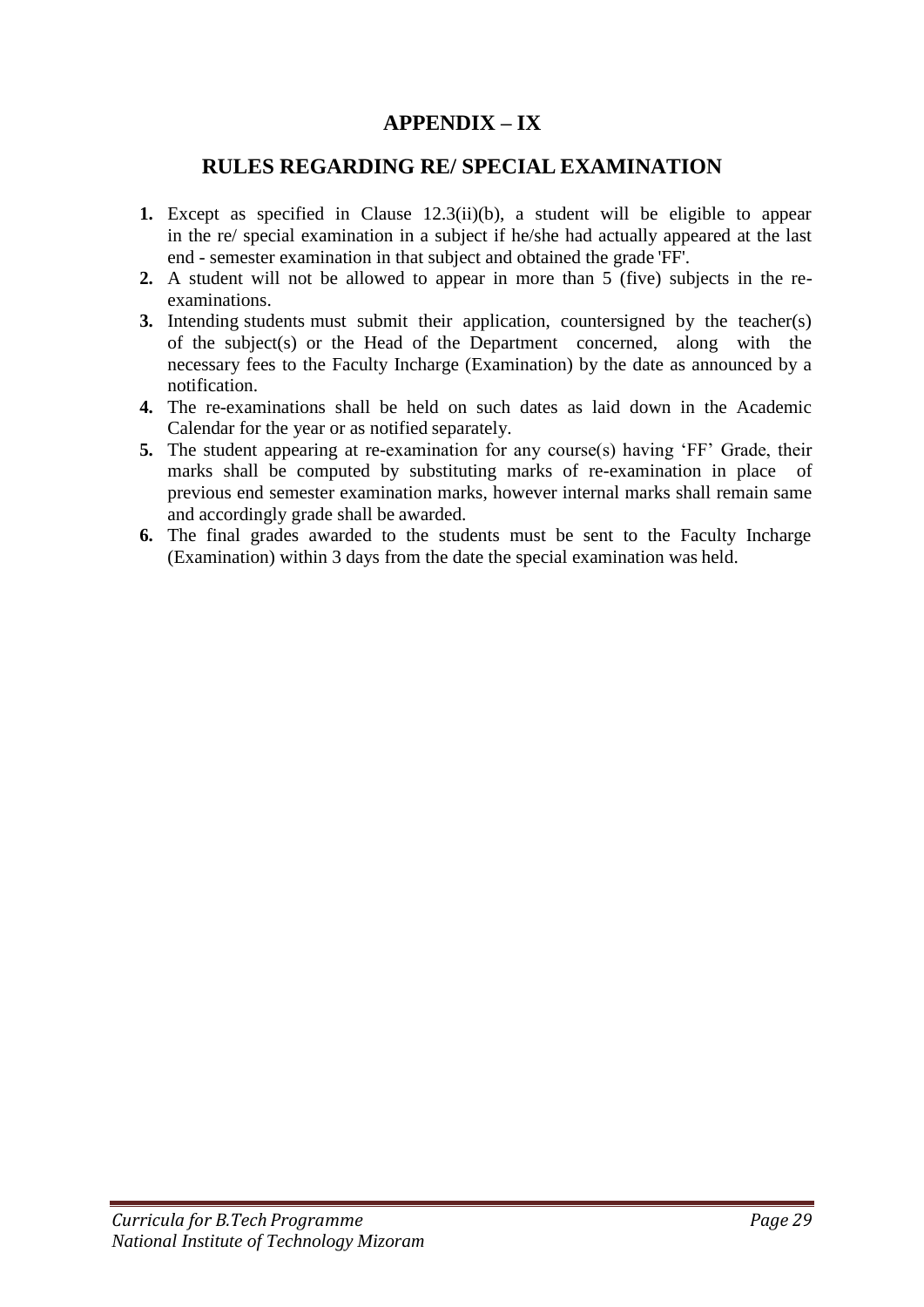### **APPENDIX – X**

#### **DISCRETIONARY PROBATION AND DISMISSAL FROM PROGRAM**

Students liable for dismissal for academic reasons will be dismissed unless placed on probation. No student liable for dismissal may expect probation as a matter of right. Probation can be given at the request of students by applying to the Director through his/ her department and the request should be made in the first week of the beginning of the semester. Decision to permit a student to continue his/ her studies on probation must be based on individual consideration of his/ her case and a conclusion that, in view of all the relative circumstances, there are valid reasons to believe that the student can raise himself/ herself academically to the required level of achievement after one semester on probation.

Such valid reasons should be spelled out and documented in academic performance evaluation committee's minutes for each student placed under probation.

Students placed on probation for a semester will be dismissed unless such a student attains a minimum SGPA of 4.50 and CGPA of 6.00. When a student is placed on probation he/ she will be notified.

A student's academic status and auditing is required to be done and he she shall be granted discretionary Probation or dismissal from a course/ program as per curricula for different programs. The academic auditing for such students is required to be done by respective department's Performance Evaluation Committee for different programs before the start of registration to a semester.

In case of disciplinary action, adopting malpractice and unfair-means in examination or any other reason of action against any student, he/ she may be granted probation and/ or dismissal from a program by the Institute on recommendation of different committees constituted for the purpose.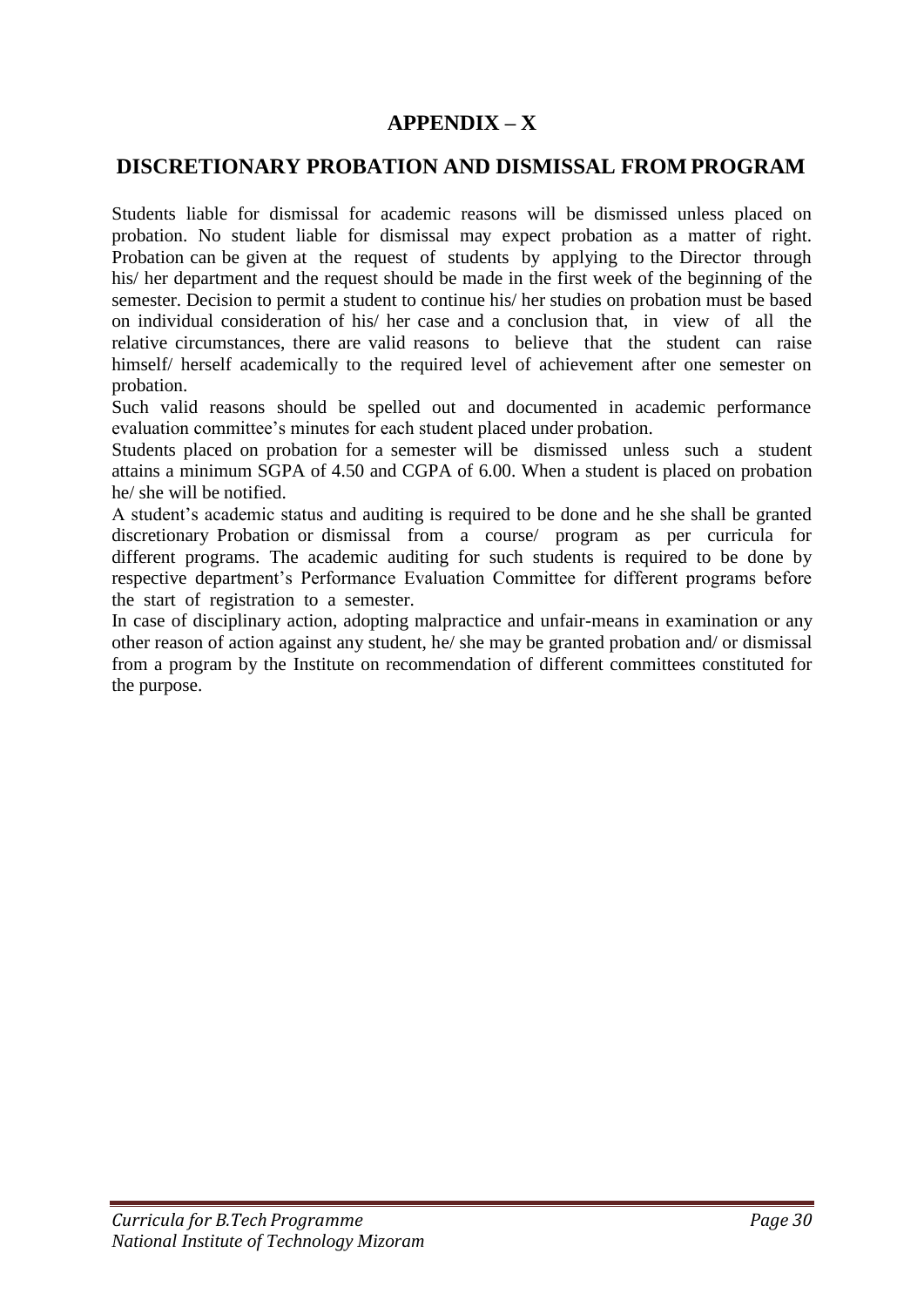### **APPENDIX – XI**

## **REFUND RULES OF TUITION FEE AND OTHER FEE DEPOSITED BY ANY STUDENT AFTER TAKING ADMISSION IN THE INSTITUTION AND CANCELLATION/ WITHDRAWAL THEREAFTER**

**1.** The candidates withdrawing from the program before registration to the program are required to submit application to the Faculty Incharge (Admission) with counter signature of the Parent/ Legal Guardian. Such candidates are exempted from submission of NO DUES.

No request for cancellation of admission and/ or permission to withdraw from a program shall be entertained unless application is countersigned by Parent/ Legal Guardian with justifications.

However there may be exceptions to the above requirement.

**2.** Any student may request for withdrawal from the institute after admission and joining the program. But in all such cases, the student is required to inform the Faculty I/C Academics through the HOD and submit reasons/ justification before grant of such permission.

The student is required to submit No Dues from different departments, labs, Hostel, Library, Accounts and academic section on NO DUES PROFORMA form before grant of permission to withdrawal.

- **3.** Refund of fee deposited at Central Counseling Board (CCB) or any other admission agency shall be allowed only if amount has been transferred to the Institute as per rules of the Institute only.
- **4.** The application of refund of fee etc. shall be processed only after admission has been closed for the session.
- **5.** Refund Rules of tuition fee and other fee deposited by any candidate/ student after taking Admission in the allotted Institution and cancellation/ Withdrawal thereafter from the institution are processed as per following categories:

| SI.<br>No. | <b>Category of Withdrawal/</b><br>cancellation of admission                                                                                                                                                                                                                                             | <b>Refund of Initial Fee deposited/Admission</b><br>fee/ Tuition Fee/ Development Charges/<br><b>Registration charges, Examination fee,</b><br><b>Caution money etc.</b>                                                             |
|------------|---------------------------------------------------------------------------------------------------------------------------------------------------------------------------------------------------------------------------------------------------------------------------------------------------------|--------------------------------------------------------------------------------------------------------------------------------------------------------------------------------------------------------------------------------------|
| 1.         | Candidates withdraw after reporting<br>and/ or during the period when<br>Counseling for admission<br>allotment of seats is in progress at<br>CCB and Vacated/ cancelled seats<br>been referred back/<br>have<br>admission<br>transferred to<br>the<br>agency for admission in subsequent<br>counseling. | Refund of initial Fee as per Admission<br>Agency rules (i.e. CCB) in<br>different<br>Academic Sessions plus Processing fee of the<br>institution.<br>Refund will be made by the institution<br>only after receipt/transfer from CCB. |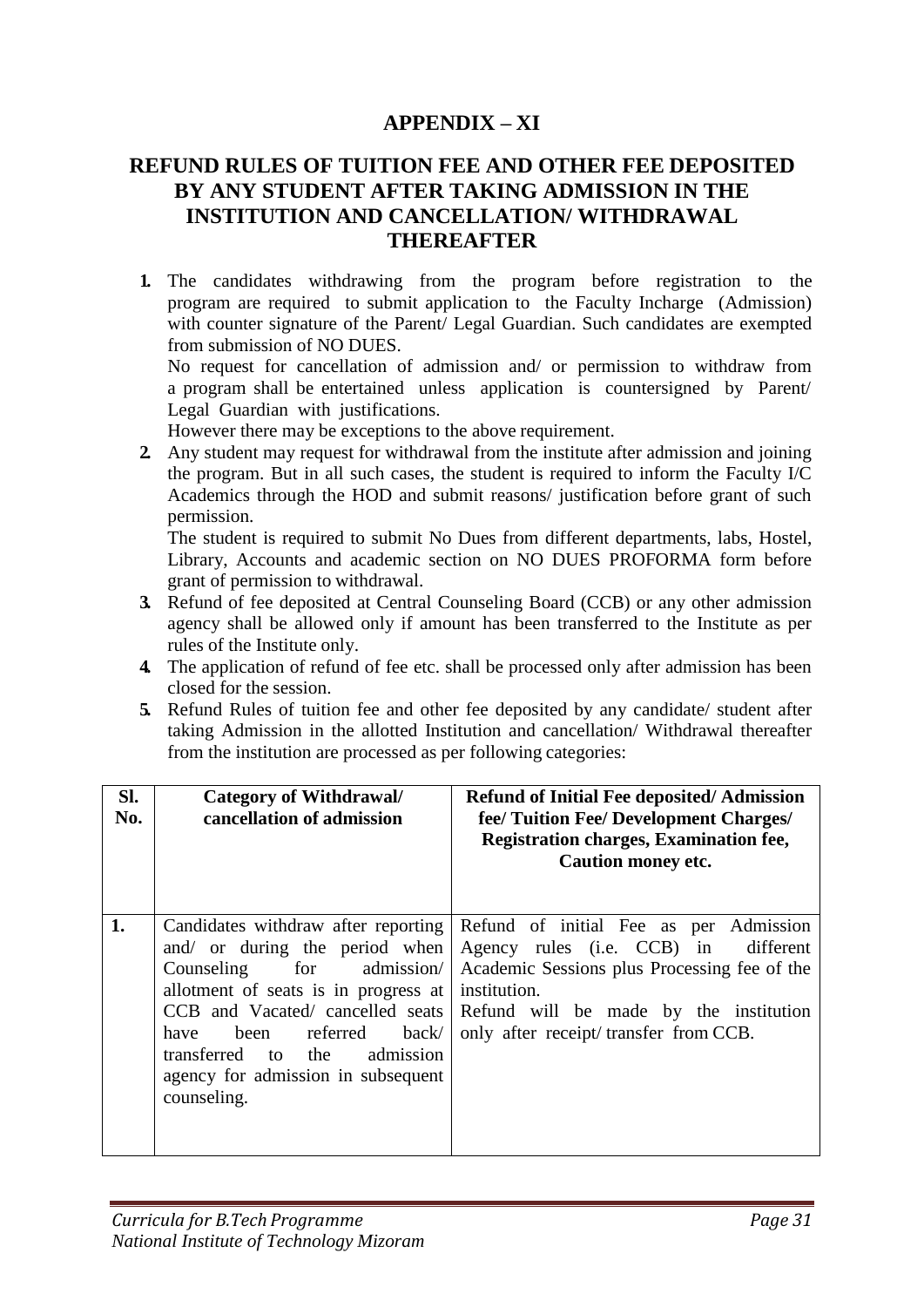| 2. | <b>Institution</b><br>Before<br>the<br>level |                                                    |
|----|----------------------------------------------|----------------------------------------------------|
|    | <b>Counseling:</b>                           |                                                    |
|    | Students withdraw after reporting/           | After deducting 10 % of the fee deposited plus     |
|    | taking admission at the institution          | or or Rs 1000/- (whichever is less from the        |
|    | and/ or leave the institution after          | initial fee deposited at the institution plus      |
|    | registered to a program.                     | processing fee of the institution).                |
|    | In such case vacated/ cancelled              | However, if a student cancel his/her admission     |
|    | seats have been referred back/               | after institutional counseling i.e. have got       |
|    | transferred<br>admission<br>for<br>in        | registered to a program in the institution then-   |
|    | subsequent counseling along with             | refund of registration fee except<br>No            |
|    | institutional counseling scheduled           | examination fee and caution money etc. will        |
|    | for filling up lapsed/ vacant seats in       | be allowed.                                        |
|    | different branches.                          |                                                    |
|    |                                              |                                                    |
| 3. | <b>Institution</b><br>level<br>After<br>the  |                                                    |
|    | <b>Counseling:</b>                           |                                                    |
|    | Students withdraw after reporting/           | No refund of fee will be allowed, except           |
|    | taking admission at the institution          | examination fee and Caution money if               |
|    | and/ or leave the institution after          | deposited by the student.                          |
|    | registration to a program.                   |                                                    |
|    | In such case vacant seat due to              | The institution will claim for transfer of initial |
|    | cancellation/ withdrawal or lapsed/          | fee deposited by the student at the CCB as seat    |
|    | vacant seats in different branches           | will remain vacant for next 4 yrs for B. Tech.     |
|    | will remain vacant/ cannot be filled         |                                                    |
|    | up.                                          |                                                    |
|    |                                              |                                                    |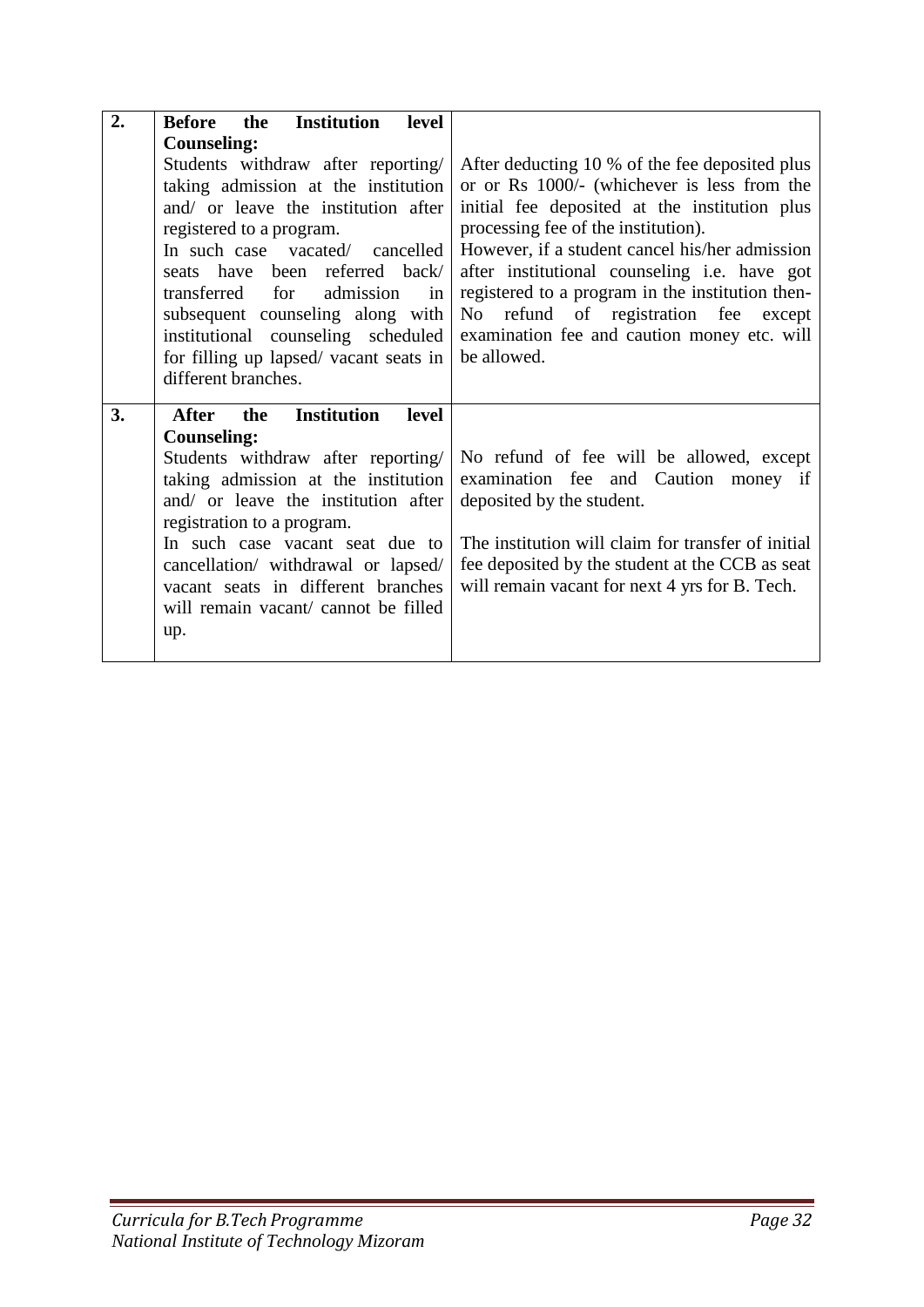## **APPENDIX – XII**

## **EXAMINATION MALPRACTICE AND UNFAIR MEANS CASES (UMC) DURING EXAMINATIONS**

**1.** The provisions of punishment for various reported cases of Unfair-means Cases **(UMC)** in Examination during End semester/ Special examination is as given below:

| Category | <b>Nature of offence</b>                                                                                                                                                                                                                                                                                                                                                                                                                                                                                                                                         | <b>Provision of Punishment</b>                                                                                                                                                                                                                                                                                                                                                                                                                                                                                     |
|----------|------------------------------------------------------------------------------------------------------------------------------------------------------------------------------------------------------------------------------------------------------------------------------------------------------------------------------------------------------------------------------------------------------------------------------------------------------------------------------------------------------------------------------------------------------------------|--------------------------------------------------------------------------------------------------------------------------------------------------------------------------------------------------------------------------------------------------------------------------------------------------------------------------------------------------------------------------------------------------------------------------------------------------------------------------------------------------------------------|
| 1.       | Possession of piece of paper which<br>is unconnected with the matter or<br>making identifying mark on the<br>answer book.                                                                                                                                                                                                                                                                                                                                                                                                                                        | Cancellation of the Examination in that<br>paper.                                                                                                                                                                                                                                                                                                                                                                                                                                                                  |
| 2.       | Possession of piece of<br>paper,<br>which is connected<br>with<br>the<br>subject matter but not utilized.                                                                                                                                                                                                                                                                                                                                                                                                                                                        | Cancellation<br>of<br>the<br>Current<br>Examination.                                                                                                                                                                                                                                                                                                                                                                                                                                                               |
| 3.       | Utilization of piece of paper<br>notes/ books chits etc which is<br>connected with the subject matter<br>of the Examination                                                                                                                                                                                                                                                                                                                                                                                                                                      | Cancellation of current Examination<br>and debar from any Examination in the<br>next one academic session. After the<br>next academic session the student<br>has to get registration in the same<br>semester and attend classes (i.e. Re-<br>admission).                                                                                                                                                                                                                                                           |
| 4.       | Substituting replacing, changing<br>or adding pages in the<br>answer<br>book supplied to the candidate,<br>taking answer book outside the<br>examination hall, tempering with<br>material evidence, threatening the<br>with<br>the<br>connected<br>persons<br>examination.                                                                                                                                                                                                                                                                                       | Cancellation of<br>current/<br>ongoing<br>Examination<br>and<br>debar<br>from any<br>Examination in the next two academic<br>after two<br>session <i>i.e.</i><br>academic<br>sessions, the student (s) has / have<br>get registered in<br>the<br>to<br>same<br>semester and attend classes (i.e. Re-<br>admission)                                                                                                                                                                                                 |
| 5.       | 5.1 Impersonation:<br>$(a)$ If<br>the<br>Impersonator<br>is<br>identified to be a student of the<br>Institution<br>$(b)$ If<br>the<br>Impersonator<br>$\overline{1}S$<br>identified to be other than<br>a<br>student of the Institution<br>In case of both 5.1 (a) $&$<br>$\bf (c)$<br>(b) above:- In respect<br>the<br>of<br>whom<br>student<br>for<br>the<br>impersonator was appearing.<br>5.2 Disruption of examination by<br>slogans or<br>Gherao, leading to<br>cancellation<br>examination.<br>of<br>Cancellation<br>of<br>the<br>Current<br>Examination. | (a) His admission be cancelled and he<br>be expelled from the Institution.<br>(b) He shall be handed over to the<br>police/ magistrate for action under the<br>law.<br>(c) Examination of that paper be<br>and further<br>cancelled<br>action<br>for<br>cancellation of current examination<br>of all papers be taken after enquiry $\&$<br>confirmation.<br>(As for UMC-2 above) and reduction<br>of one grade whenever such students<br>appear in the cancelled paper(s).<br>Cancellation of current Examination |